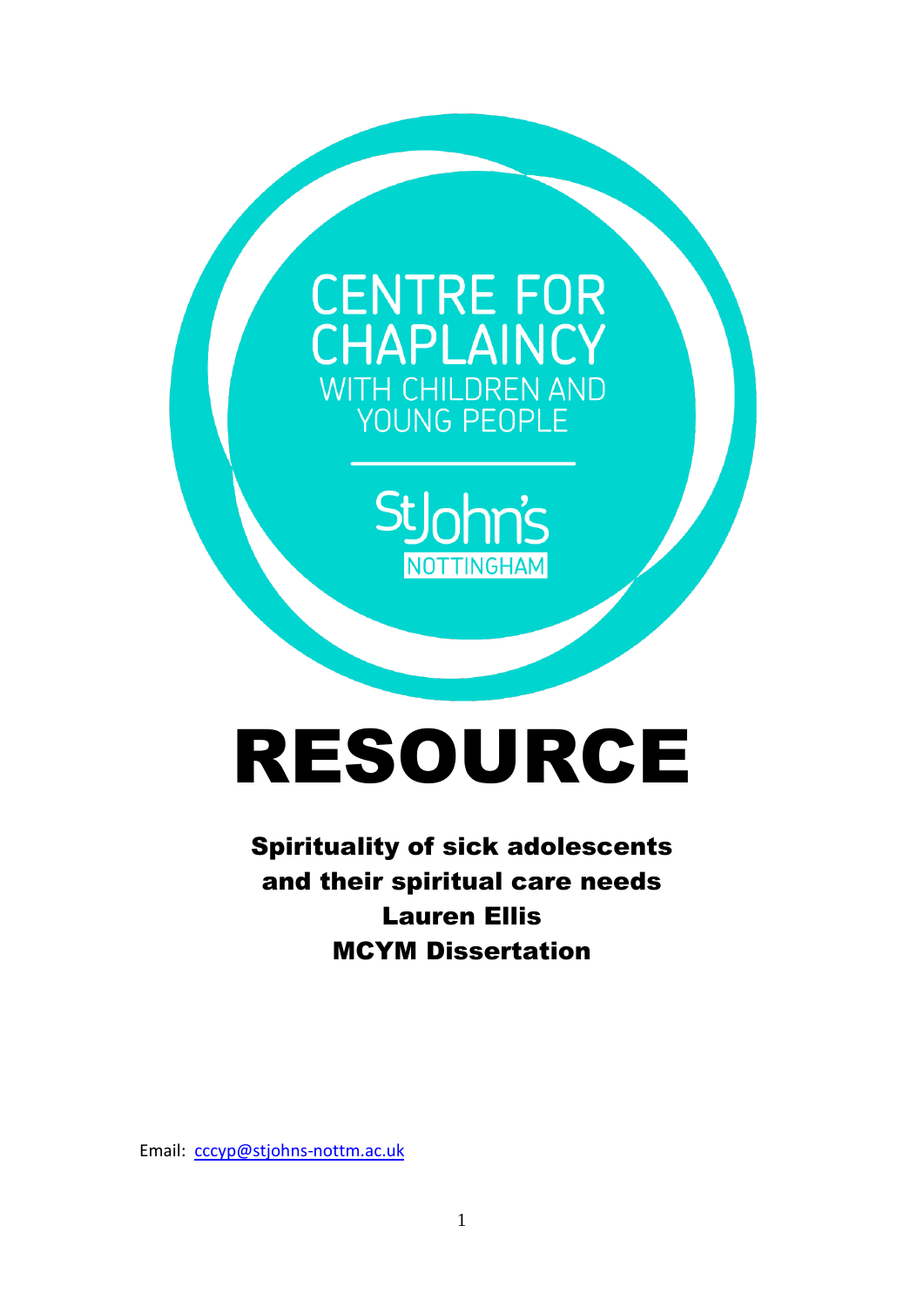#### **Spirituality of sick adolescents and their spiritual care needs** Lauren Ellis Dissertation submitted to the University of Gloucestershire 2012.

#### **Abstract**

This dissertation looks towards the concept of spiritual care needs in young people who spend the majority of their lives in hospital. The reason for this chosen subject was as a Youth worker in a chaplaincy setting I felt that I needed to be more purposeful in addressing the spiritual care needs in the young people that I was seeing. I also wish to see this develop wider so that it is not just the chaplaincy team who are delivering spiritual care but hospital youth workers, nurses and maybe even doctors. I also wanted to go deeper in the meaning of John 10:10 'I have come that they might have life in all it's fullness.' I believe that everyone is spiritual regardless of age, gender, culture or religious belief and if this is so then the need for spiritual care within a hospital setting is one which needs to be addressed.

In this dissertation I look towards the notion of spirituality, what it means and why I believe it is important. From my research using scrap boxes I have drawn out the main themes including identity, hope and empowerment. I then go on to suggest some important aspects of being a chaplain and traits that I believe every chaplain should have.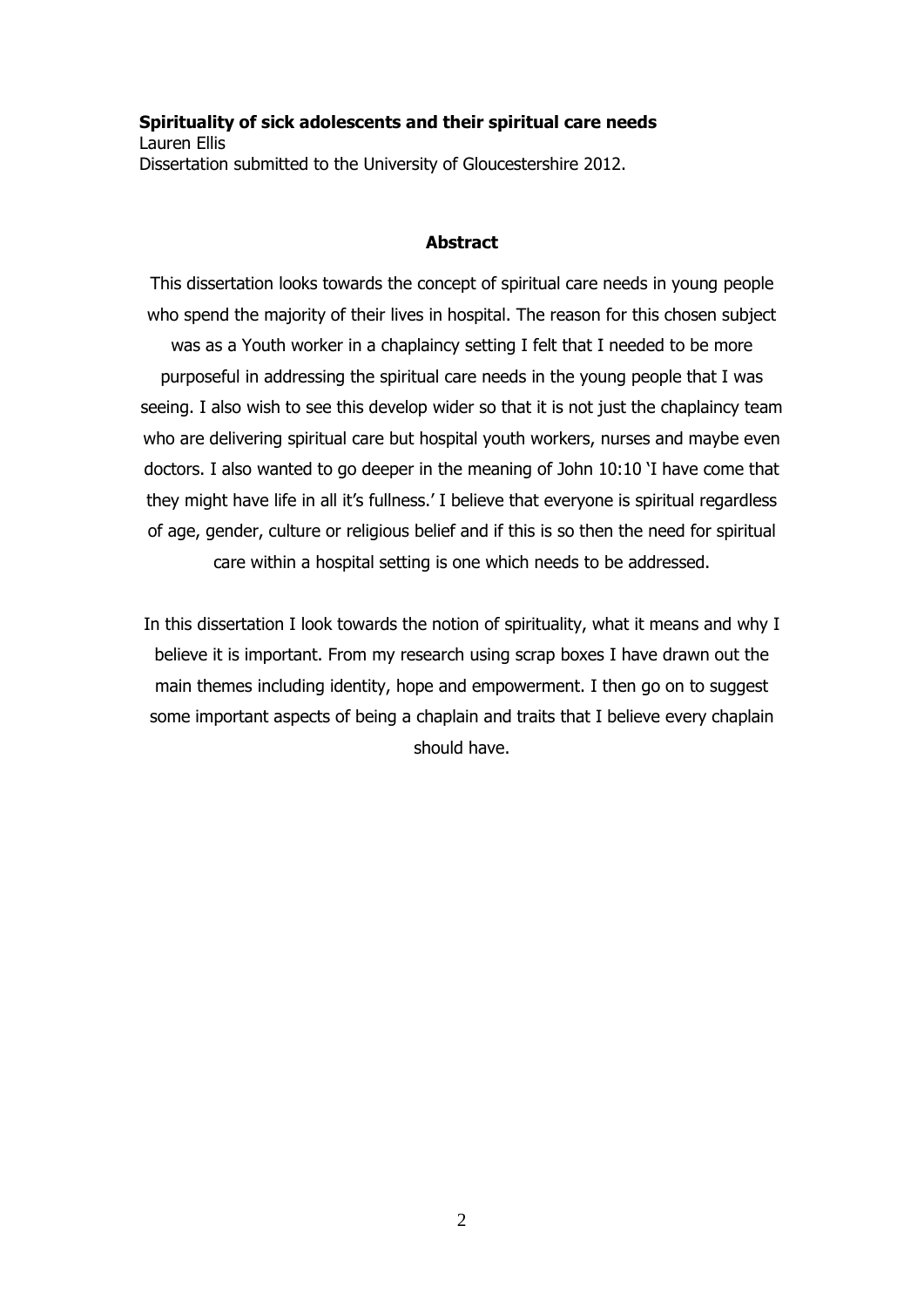#### **Contents**

#### **List of Figures**

#### **Introduction**

#### **Chapter Two – Literature Review**

Defining Spirituality Spiritual Care 'Sick Adolescents' Defining Assessment

#### **Chapter Three – Methodology**

#### **Chapter Four– The Research**

**Identity Hope** Hope as an Emotion Hope and Christianity Empowerment The Research Approach

#### **Chapter Five – Chaplaincy Tool Kit**

Building Purposeful Relationships **Accompaniers** Be Prepared to Deliver Spiritual Care

#### **Chapter Six – Conclusion**

#### **Bibliography**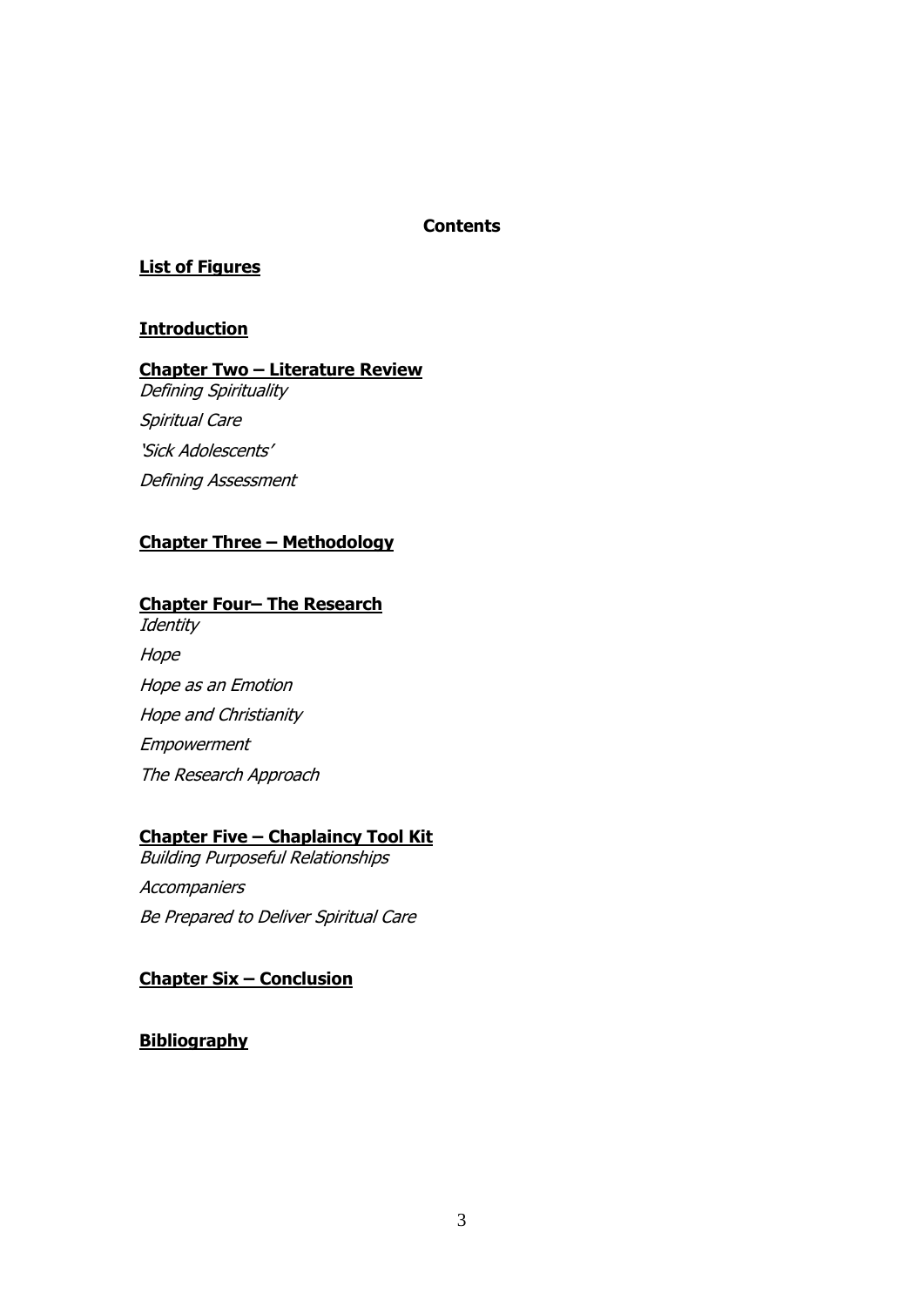#### **List of Figures**

Figure One – Erikson's Stages of Psychosocial Development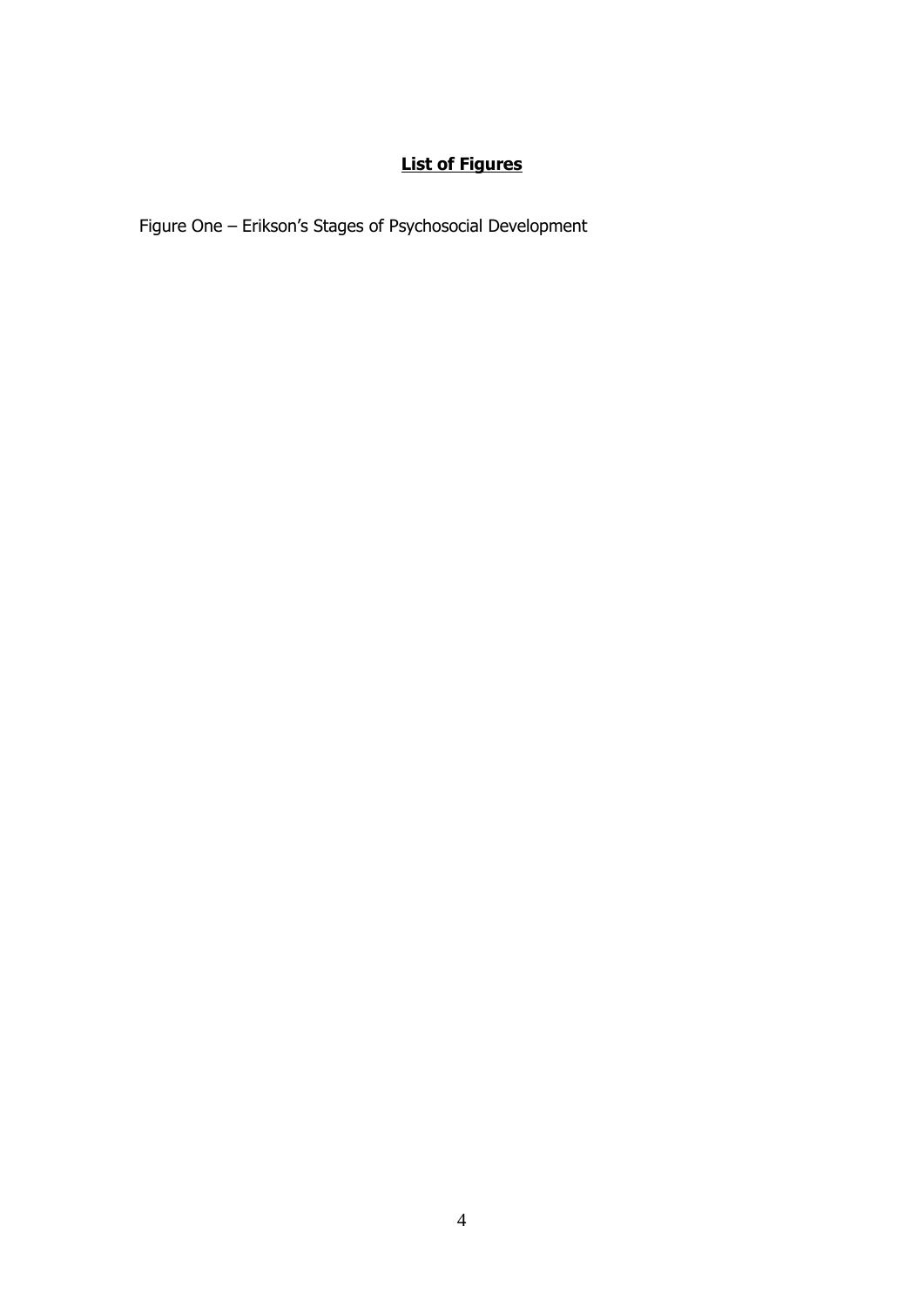#### **The Spirituality of Sick Adolescents and their Spiritual Care Needs**

#### **Chapter One: Introduction**

At the age of 18 months old I was diagnosed with a rare genetic disorder called Cystinosis. This metabolic disease means my body cannot eject one of the amino acids, cysteine, this then builds up around my body in various organs with the main area being the kidneys. It also affects other areas including, the thyroid gland, eyes, liver and heart. As the cysteine builds up it breaks down the structure of the organ and stops it working properly.

I first presented in hospital as a baby that wasn't thriving and the doctors and nurses were shocked to see I had a fractured femur and several cracked ribs. After a week of watching my parents in the ward they realised I wasn't being abused and from the tests they found that my kidney filtration system wasn't working properly. We were quickly sent down to Guys Hospital in London to see the leading consultant in the country who specialised in this rare disease.

This was the start of a long process to make me better. Over the years that followed we got to know more about the disease and the consequences if it wasn't managed with medicine and eventually a kidney transplant. Doctors started the process of looking for an organ donor for me aged 11, at this time my kidneys were working at just 9%. Fortunately my Dad was a positive match and after undergoing some intensive testing the transplant went ahead and was successful. Post transplantation I stayed in hospital for a total of 3 months. I had a great team of people around me, friends and family as well as doctors, nurses and play specialists.

As you can imagine from the age of eighteen months until my eighteenth birthday I have been in an out of hospital on a regular basis and have seen and been through many ups and down. The traumatic events my own family have been through has been mirrored many times in different faces I have seen come and go on the various wards I have been on and it is only on reflection that I can see how fortunate I have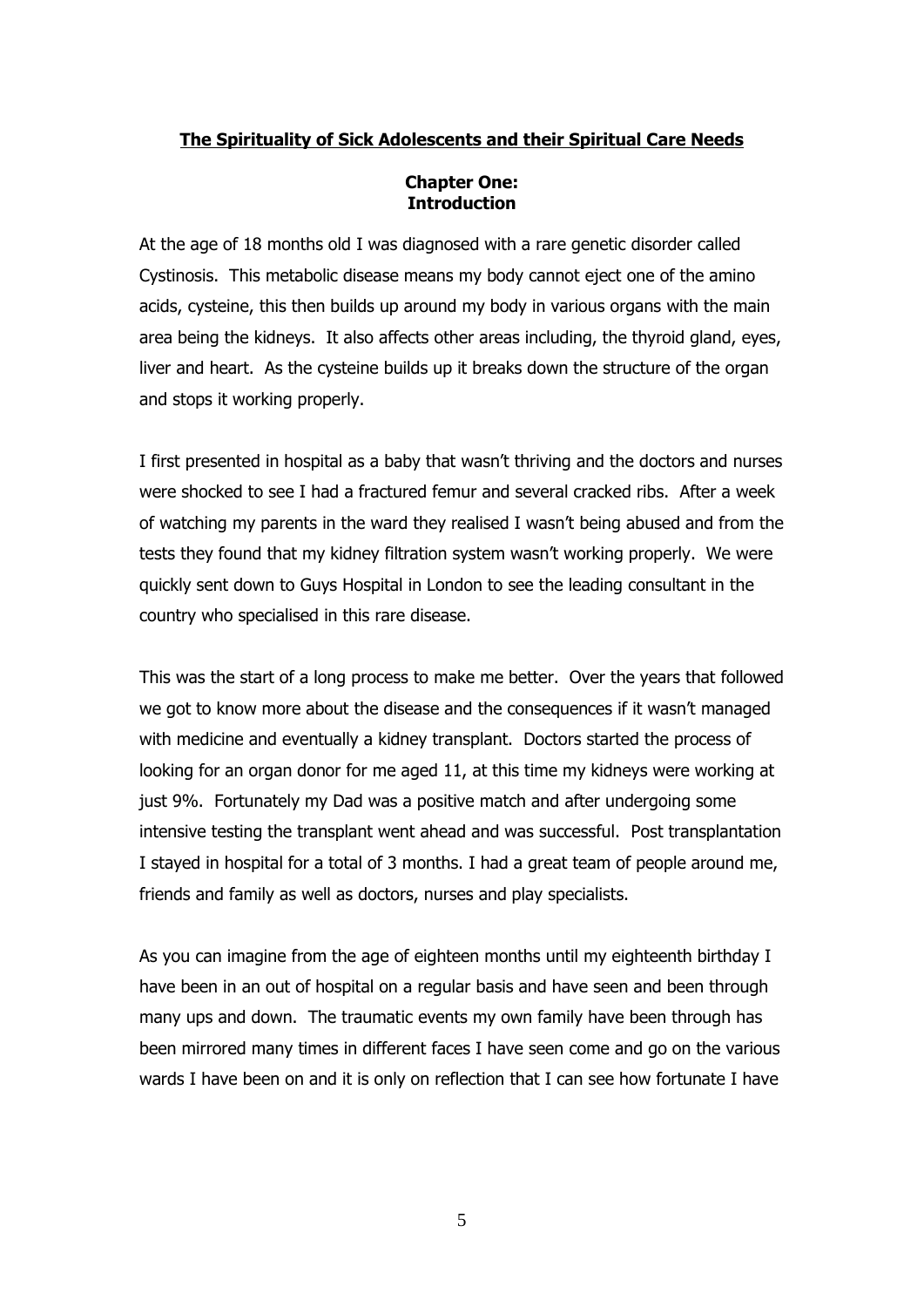been. Indeed one of the girls who had a transplant from her dad a week after mine died in the bed next to me. It is only on reflection that I have begun to wonder, at this point in my life, what were my spiritual needs and how were these met during my time in hospital?

For the last 8 months I have been working with the chaplaincy team at Birmingham Children's Hospital (BCH). During this time I have seen how they interact with other professionals in the NHS and the reputation they hold. I believe that this, coupled with my own experiences of hospitalisation, have led me to have an interest in spiritual needs, what they are, and how they are met during times of crisis and turmoil.

I believe that a big part of my ministry and calling is found in John 10:10: "I have come so that they might have life in all its fullness". I also believe that if we are not fully meeting these spiritual needs than we are denying young people just that. It is important that we are providing a safe place for young people to ask these spiritual questions such as "why is this happening to me?" "what does it all mean"? and "how do I make sense of everything?" (2012 UMMC)

I don't think it is necessary for us to provide all the answers but somewhere where they feel safe and find comfort and support.

During this study I will look at how well long tern, adolescent patients, ranging from 13 to 16 are being spiritually equipped to cope with the demanding pressures facing them during their stay in hospital. Nash defines Spiritual needs in Supporting Dying Children and their Families in the following way; "Spiritual Care concerns itself with the big questions of life involving who someone is, and that persons purpose, destiny, identity, potential for a relationship with the transcendent" (2011:3). With the help of this description I aim to explore the spiritual needs in adolescents in Birmingham Children's Hospital. I am interested in what they perceive these to be and how they might be articulated, understood, assessed and met. The purpose of this research is a more purposeful approach to spiritual care, not only for me, but, I hope, for others working with sick adolescents.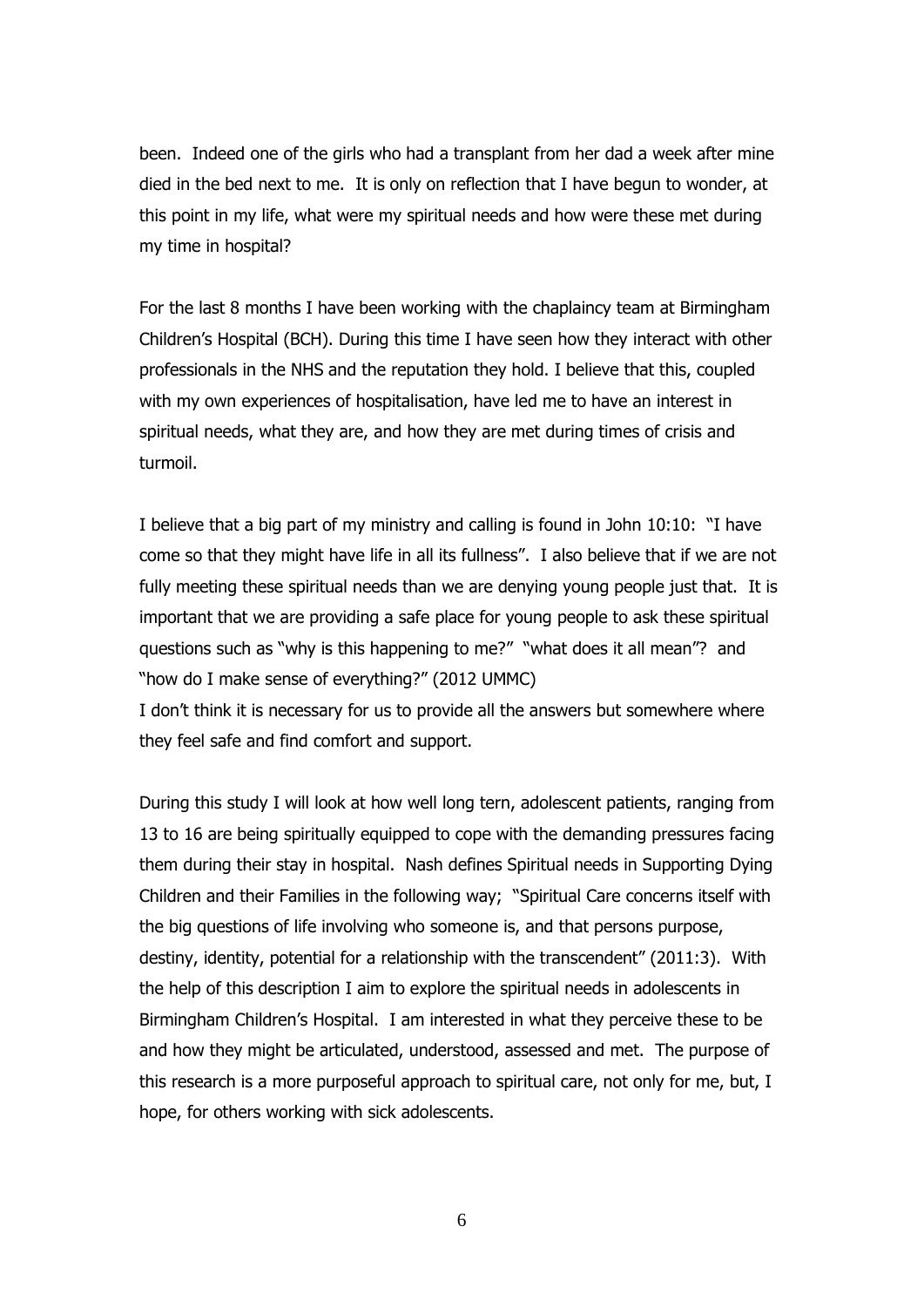#### **Chapter Two: Literature Review**

Before developing this dissertation further I must first unpack and explore a few key words. Spirituality appears to have developed more of a place in the western world in the last century. People of no faith or religious interest are beginning to recognise spirituality and its importance in their lives. Yet it is also a word that has numerous definitions according to who you are talking to.

#### **Defining spirituality**

Before exploring this research a clear definition of spirituality is needed, however, trying to find this clear definition has been somewhat difficult. It would seem that spirituality is not a word that can be put so easily into one box, but one that fits into many. Because spirituality is often linked to personal experience (Mursell 2001) it is important that various opinions are taken into account in order to paint a holistic picture of spirituality.

Spirituality finds its origins in a Christian context, however, originally there was no equivalent word in non-western languages. Spirituality is now used freely in cultures and religions which all share characteristics deemed to be life-enhancing, holistic and supportive of human well-being (King 2009)

If it is a person's job to deliver 'spiritual care' than I think it is important that a person has a clear definition of what spirituality actually is, not only in their perspective but also according to their employer; 'to avoid confusion chaplains must be clear about how they define spirituality and also about how the organization they work for understands the term' (Therelfall-Holmes, M, Newitt, M 2011:104)

I understand spirituality as something that we all have inherent within us, regardless of age, sex or culture, it is a quest to find what it is that makes us ourselves, and ties in with something deep within us that searches for more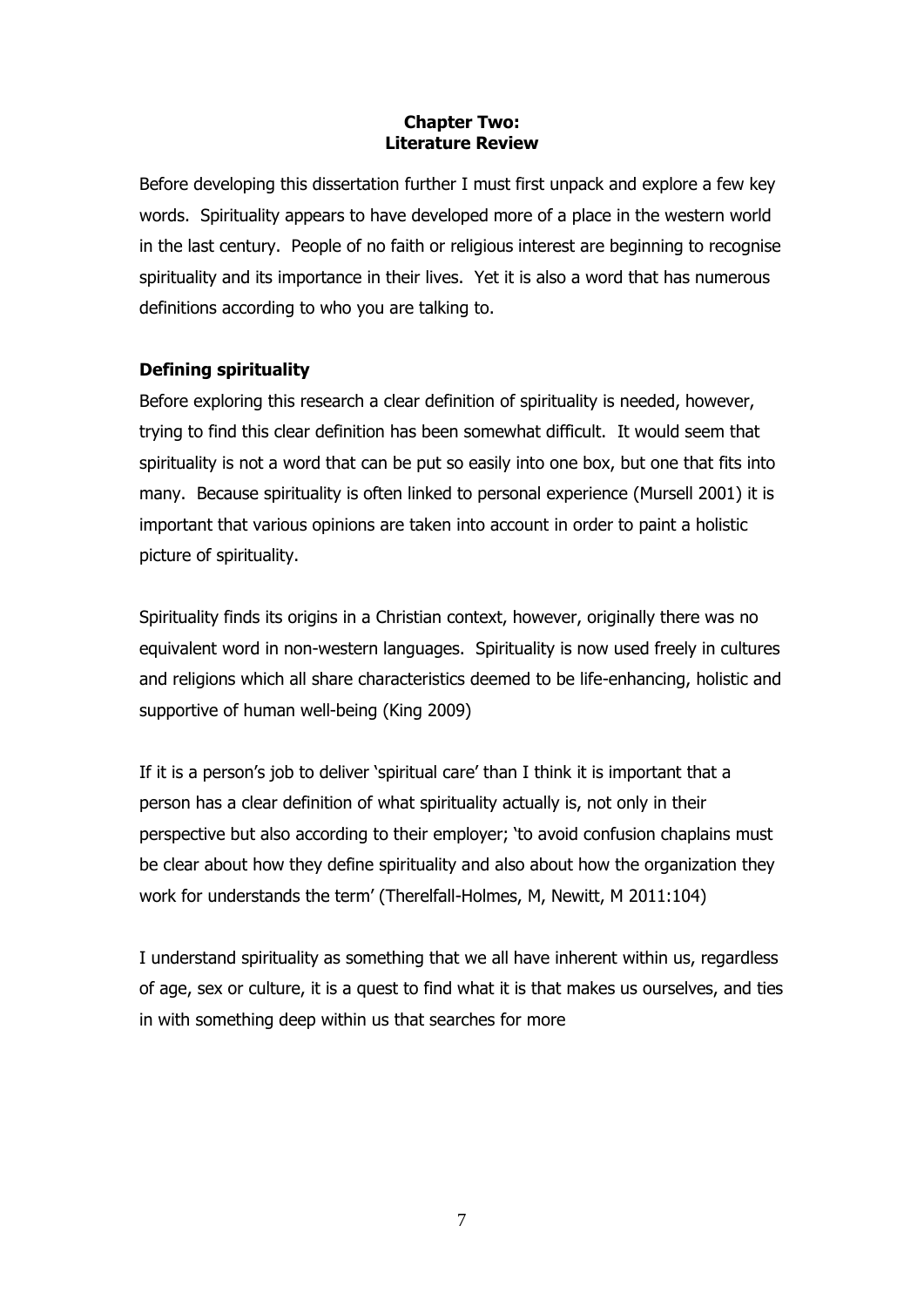The theologian Bernard Lonergan (1972) suggests that…all human beings yearn for more. Lonergan builds his theological thinking upon what he calls our innate human dissatisfaction with ourselves and our world. For Lonergan the very process of living implies transcendence. (Myers, BK 1997:11)

Spirituality comes from the Latin word 'spiritus' which translates as 'breath of life', this implies that it is a crucial aspect of the way in which we live, as well as something which is inclusive to all. If this is true then I would also go so far as to say that spirituality can be separated from religion.

A clear picture has emerged showing the spiritual awareness of non-church young people. They are active in making sense of themselves, the world and the existential questions which they encounter. They are recipients of the most profound religious experiences, comparable with any reported by the church attendees. Finally, they make sense of their lives through a faith which is constructed by centres of value and power, creating an ultimate environment. (Clapton 1993)

Swinton states that the rise of the use of the word spirituality in a western culture is forcing it to take on a new and different meaning. We must start to see spirituality separate from religion. He also sees this idea of spirituality as a way in which health care practice can become improved and more meaningful:

In assuming that the person is in essence spiritual, irrespective of their involvement or otherwise in formal religion, issues of meaning, purpose, value, hope and love are bought to the fore…as such, a generic approach to spirituality has the potential to improve both the standard and the meaningfulness of our caring practices. (Swinton 2010:19)

Spirituality is about learning who you are in whatever situation you are in. This could be connected with a God or not, it could also be found in family or culture, as well as through nature and our environment. The definition of spirituality given by Nash in Supporting Dying Children and their families, sums spirituality up for me in its complete sense: 'A lifelong journey on which people explore their connectedness to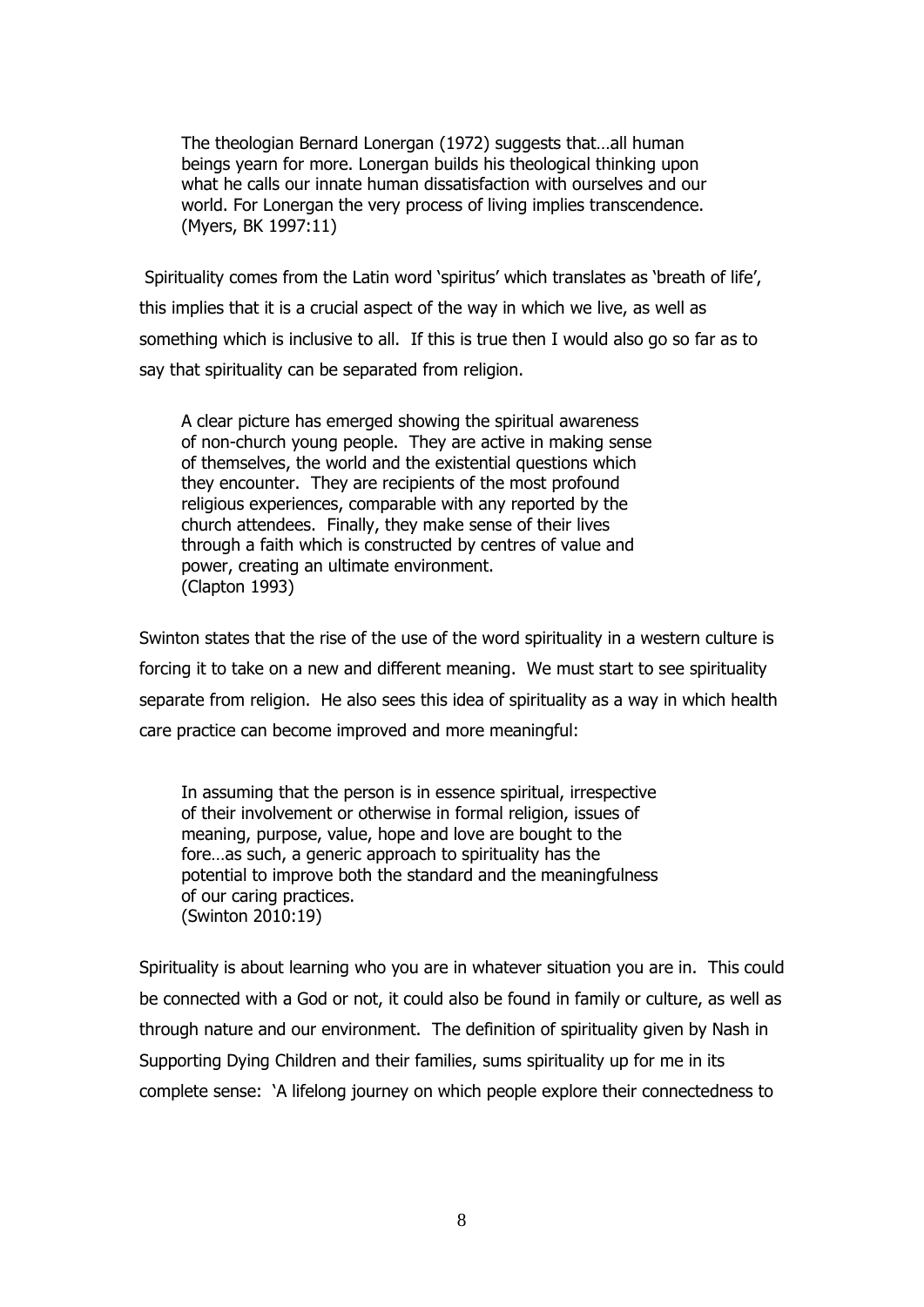the world, themselves, others and possibly the transcendent, and the meaning and purpose of their lives; that which gives my life meaning and value.' (Nash 2011:3). This definition of spirituality allows room for God, if God or a God is involved in a person's life, but can also be recognisable by a non-religious person and have a deep impact on that person's life as well.

#### **Spiritual Care**

Spiritual care is for the most part, associated with religion and chaplaincy, especially within a hospital setting. However, if I am saying that spirituality can be applicable to a person of no faith then I think it is right that we look at a spiritual care apart from religion. Therefore, before we start looking at spiritual care and what it is, it is important that we look at religious care to enable us to separate the two. In his book 'Supporting dying children and their families' Paul Nash talks about religious care as being care that is provided around rituals, conversation and practices of particular faith religions (2011:2) therefore, this type of care can obviously not be done with a person of no faith. Spiritual care is defined as looking at the big questions in life, including who am I, what is my destiny and purpose etc. These are questions which, I believe, are asked of every person at some stage in their life.

I also believe that being in a position of uncertainty, such as being faced with hospitalisation or perhaps premature death, a person often wants these questions answered more quickly than would normally be required. Therefore I believe that spiritual care is no one person's responsibility, and whilst the chaplain may be called out to answer such questions, these questions can of course be explored with nurses, doctors and youth workers.

Linda Ross (1995) has an interesting view of spiritual care, and its aid in helping to achieve recovery. She suggests that spiritual care has an important part to play in health care and that it contributes towards a person's healing process: 'The level of health achieved by an individual will depend in part on the extent to which their spiritual needs are met.' (Ross 1995) If spiritual care needs are not being met fully then the NHS is failing to provide a key service which could aid healing. This is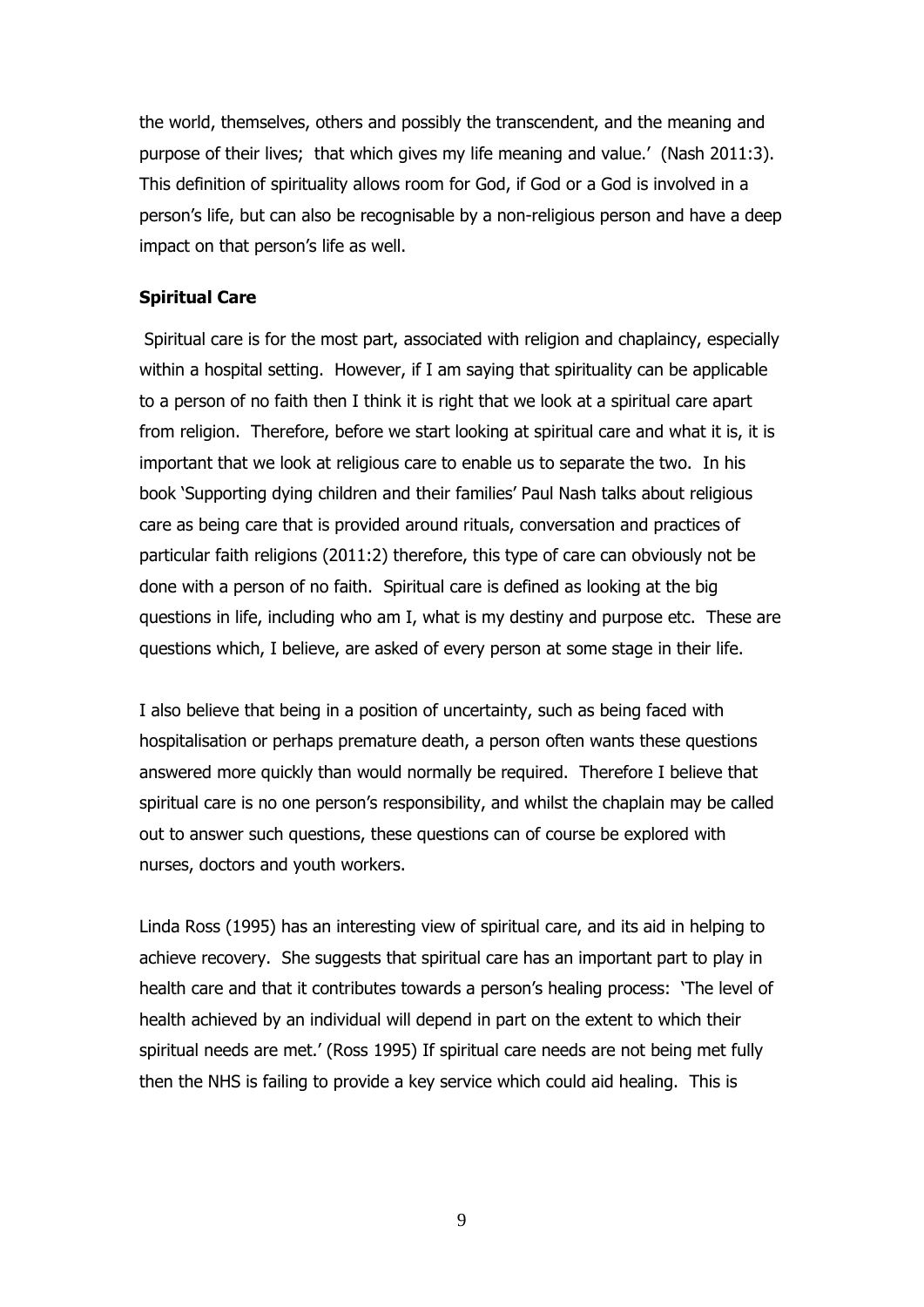something which Culliford would agree with. He explains that through spiritual care patients reported improved self-esteem and confidence. It made them feel that they were once more in control of their lives and improved relationships between family, friends and carers (2011:61)

I believe spiritual care has a significant role to play within a paediatric hospital setting, maybe more than in an adult hospital. Because of my experiences and knowledge of young people and listening to the questions that are asking during this stage of their lives, spiritual care is something which should be provided to all not just to those referred to a chaplain or youth worker and I believe can be provided by all: 'The provision of spiritual care by NHS staff is not yet another demand on their hard-pressed time. It is the very essence of their work, and it enables and promotes healing in the fullest sense to all parties, both giver and receiver' (Randall & Downie 1996)

#### **'Sick Adolescents'**

It may seem like an impossible task but I feel that if I am to write a dissertation on 'sick adolescents' then it is important that we define what is meant by that term. It has not been an easy task to try to find a definition as the word 'sick' now a days has bought on a completely different meaning in youth slang. I have decided that the best way in which to do this is to split the two words up in order to try to derive a definition by then putting them together.

According to the English online dictionary the word sick is defined as: 'afflicted with ill health or disease. Affected with nausea; inclined to vomit. Mentally, morally or emotionally deranged, corrupt or unsound' I am unsure as to weather I like this definition. To me it puts mental illness, a phrase which has enough stigmatism as it is, in the same box as being crazy or unsafe in some way. If a young person diagnosed with mental illness saw this definition in their ward or clinic I wonder how they would react. For me to be 'sick' means being affected with ill health that is out of your control, weather this is chronic illness or mental illness.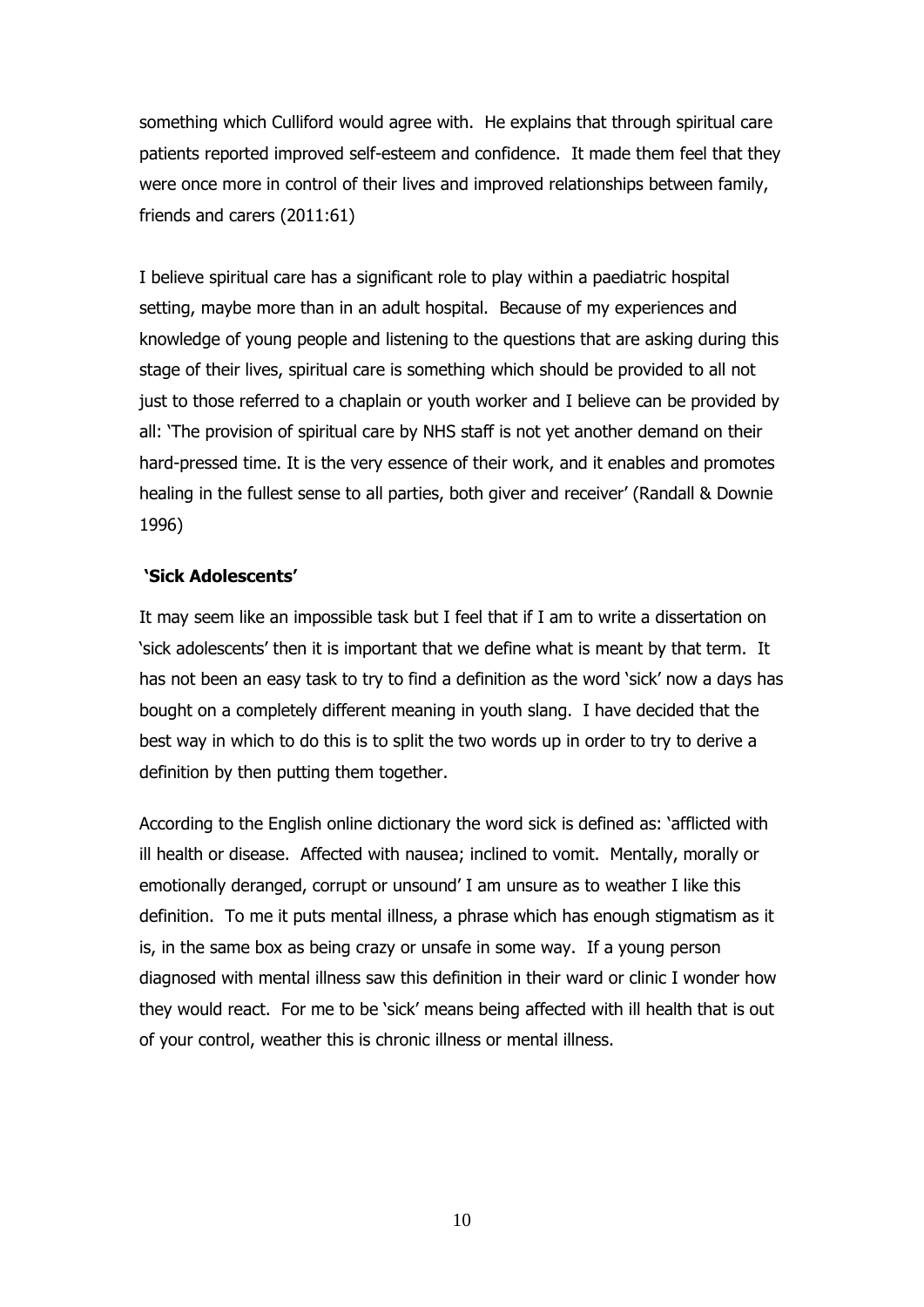'Adolescent: growing to manhood or womanhood; youthful. Having the characteristics of adolescence or of an adolescent.' This definition seems to be missing something. It lacks in the emotional angst that young people display, it lacks in the element of transformation from child to adult, and all that is bought with that. I do not believe that this definition of adolescent truly encompasses all that an adolescent is.

Bailey gives an insight into adolescence that does encompass all that is missing in the above statement, she writes:

> Adolescence is a transitional stage of development between childhood and adulthood. The developmental tasks of adolescence centre on autonomy and connection with others, rebellion and the development of independence, development of identity and distinction from and continuity with others. (2006:208)

Adolescents are at a stage in their life where self-identity and exploration is an important issue for them. They are at a stage where they no longer want to be connected to their parents but want to be seen as people in their own rights 'their identity was initially tied up with their family, but now they are naturally breaking free from being solely associated with mum and dad' (Back, A. 2004:35) Bailey also notes the greater risk on health in adolescents as compared to those of middle childhood: 'Health needs are greater in this age band (12-19 years) than in children in middle childhood (5-12 years) or of young adults, and arises mainly out of chronic illness and mental health problems' (2006:209)

In 1968 Erik Erikson developed his stages of psychosocial development (See fig 1 below), Erikson suggested that the development of young people can consist of them passing through a series of stages, building upon each other. Erikson believed that these stages can be passed through by an individual or not and argued that failure to pass through a stage would see problems emerging in later life.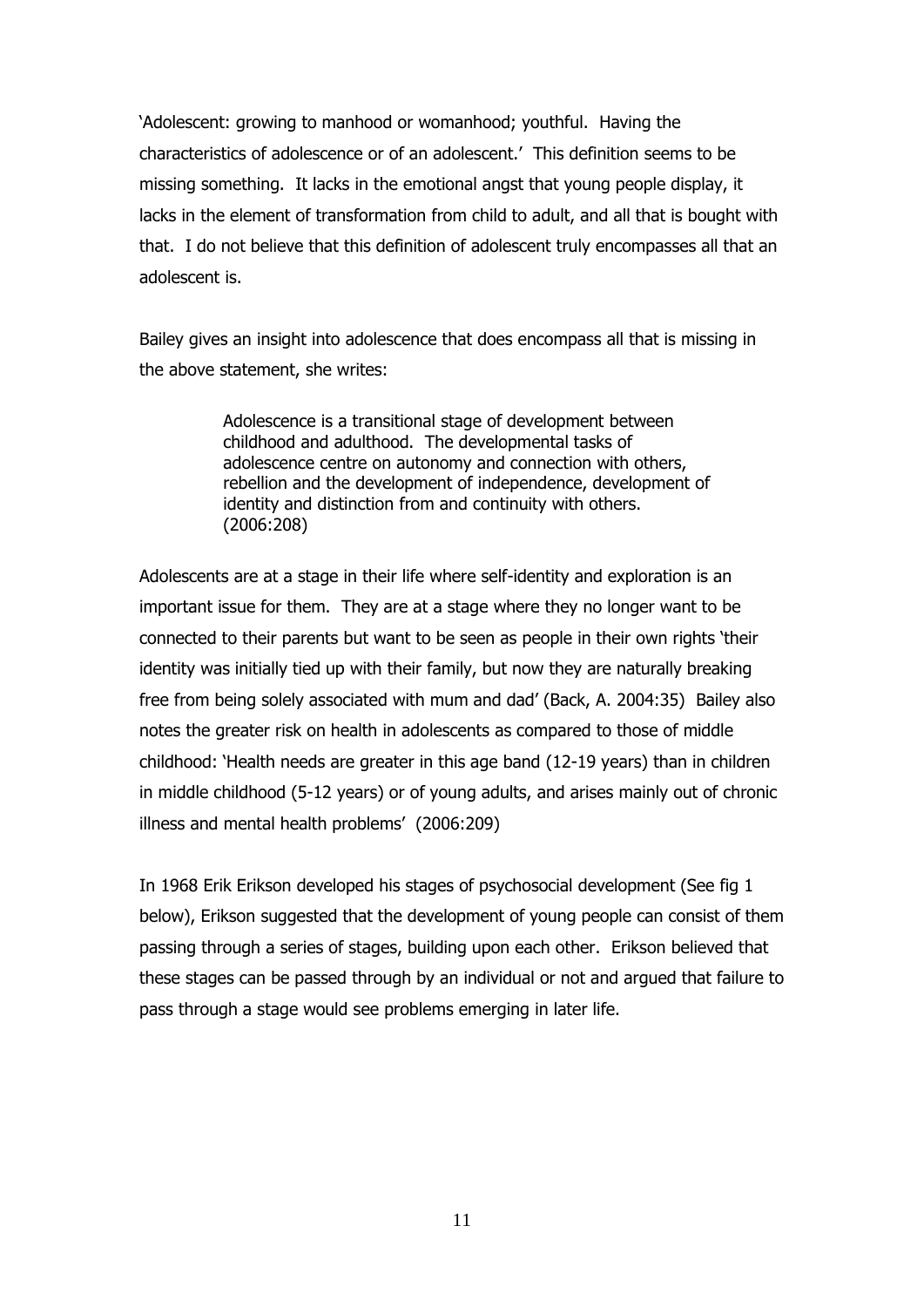| <b>Trust Versus Mistrust</b>     | • Birth to 1 year   |
|----------------------------------|---------------------|
| Autonomy Versus Shame &<br>Doubt | $\cdot$ 2-3 years   |
| Initiative Versus Guilt          | $\bullet$ 4-5 years |
| Industry Versus Inferiority      | $\cdot$ 6-11 years  |
| Identity Versus Role Confusion   | $\cdot$ 12-18 years |
| Intimacy Versus Isolation        | • Young Adulthood   |
| Generativity Versus Stagnation   | • Middle Age        |
| <b>Integrity Versus Despair</b>  | • Old Age           |

#### Figure 1

For the purpose of this dissertation I wish to focus on stage 5, identity versus role confusion. Through this stage Erikson suggests that it is important that young people must discover their own identities including strengths, weaknesses, goals, occupations, sexual identity and gender roles.

Drawing upon resolutions to earlier stages, one must now approach the task of identity formation. Erikson suggests fidelity is the essence of identity. To become faithful, committed to some ideological world view is the task at this stage; to find a cause worthy of one's vocational energies and reflecting one's basic values is the stuff of which identity cries are made. It is ultimately to affirm and be affirmed by a social order that identity aspires. (Kroger, J 2004:29)

It is during this stage adolescents explore different identities so to discover who they truly are. If a young person fails to complete this stage they are left with considerable role confusion. It is during this stage that young people will be in a stage of observing their life and attempting to create themselves into the person they want to be – implying a need for the space to do that. Adolescence is a tough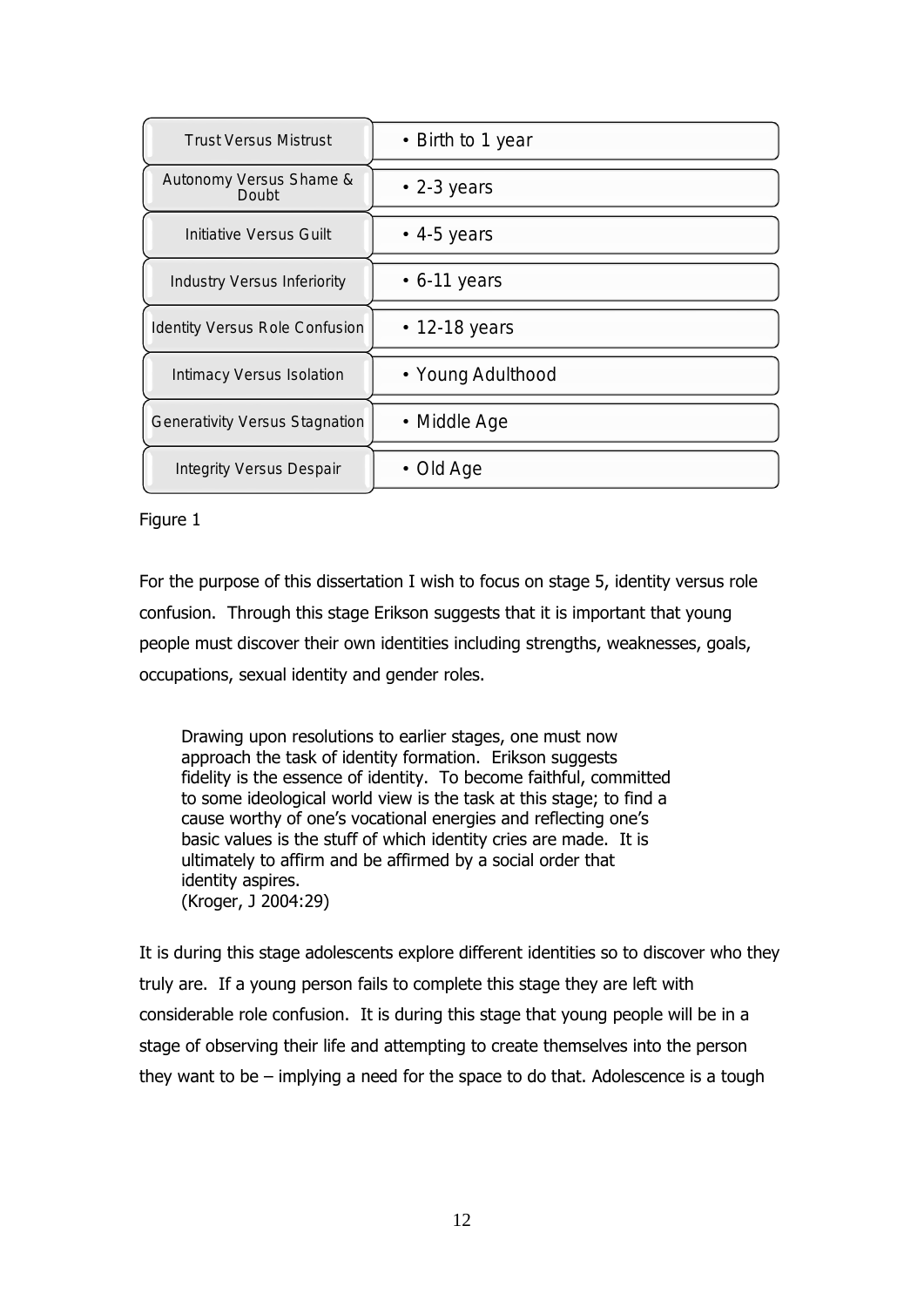enough time as it is, however, an adolescent who is trying to discover all this for themselves, who then suddenly become ill due to chronic illness, cancer or through some sort of accident, then has to rediscover who they are in themselves and how their illness affects them:

Adolescence is a difficult period in life for teenagers with no medical problems, so the physical and hormonal changes are often much more challenging for those with a chronic medical condition such as diabetes or cystic fibrosis, or those taking steroid or immunosuppression drugs. Clinic attendance can become poor or erratic; compliance with medical advice and prescribed self-care become inadequate and a source of stress between adolescent, parents and care-givers. (Eiser 1993)

#### **Defining Assessment**

Assessment is something that is used in health care all the time, but trying to define the word "assessment" is something that practitioners can often struggle with. George Fitchett in his book 'Assessing Spiritual Need', suggests that the word diagnosis can also be used in place of the word assessment. Diagnosis comes from a Greek word meaning 'discerning and discriminating in any field of knowledge, distinguishing one condition from another, and by derivation, resolving or deciding' (Pruyser in Fitchett 2002:16) Today the word diagnosis refers to the label or name given to a disease, especially in the medical world in which I work. I would suggest that this way of looking at assessment, in this context, is perhaps not the most helpful.

Assessment, is essentially the picking apart of data given through research! However, it has not only been difficult to actually find a definition of assessment in research but to also find one which does not use the medical language used above. The Management Research Group (MRG) defines research as a 'process that measures an individual's behaviours, motivators, attitudes or other selected qualities' it states that an assessment must be 'accurate and objective' as well as 'meet scientific criteria, as well as provide meaningful insight' (2011 MRG)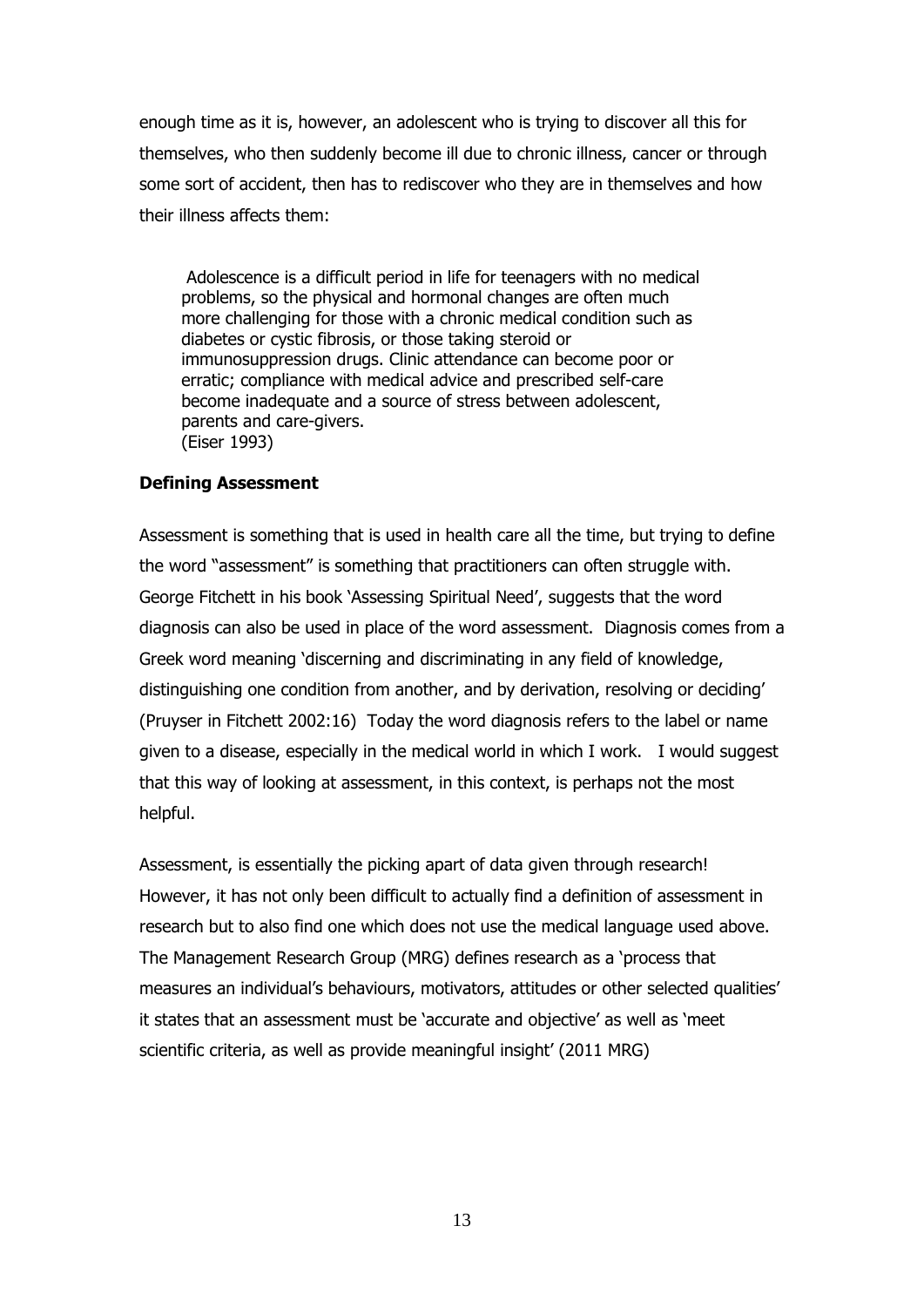#### **Chapter Three: Methodology**

The research will be carried out with 3 to 4 young people who already have a relationship with the chaplaincy team. Each young person will be given a small box which will contain 5-8 different activities designed to promote spirituality in young people, this includes, prayer bracelets, reflections, blob drawings etc. The box will be left with the young person so that they can do the activities at their own pace. I will also visit the young people and do at least one session with them. The box will be left with the young person for a maximum of three weeks, during this time I will make at least two visits to the young people in order to do activities and talk through the contents of the box with them.

This research project is a qualitative project in the form of case studies with young people at BCH, 'Qualitative researchers are interested in understanding how people interpret their experiences, how they construct their worlds, and what meaning they attribute to their experiences' (Merriam, S. 2009:5). For me this project is about the young people and their experiences whilst they are in hospital, therefore this research cannot be done without their input

This type of case study is that of ethnography 'an ethnography represents a detailed study of the life and activities of a group of people. It typically relies heavily on firsthand observation of their ways of acting, believing and feeling.' (Faegin, J et al 1991:4) and takes on a range of other research methods including observation and interaction,

Another feature of qualitative research…is that it often employs several different qualitative methods. Watching people in their own territory can thus entail observing, joining in (participant observation), talking to people…and reading what they have written (Pope, C, Mays, N 2006:4)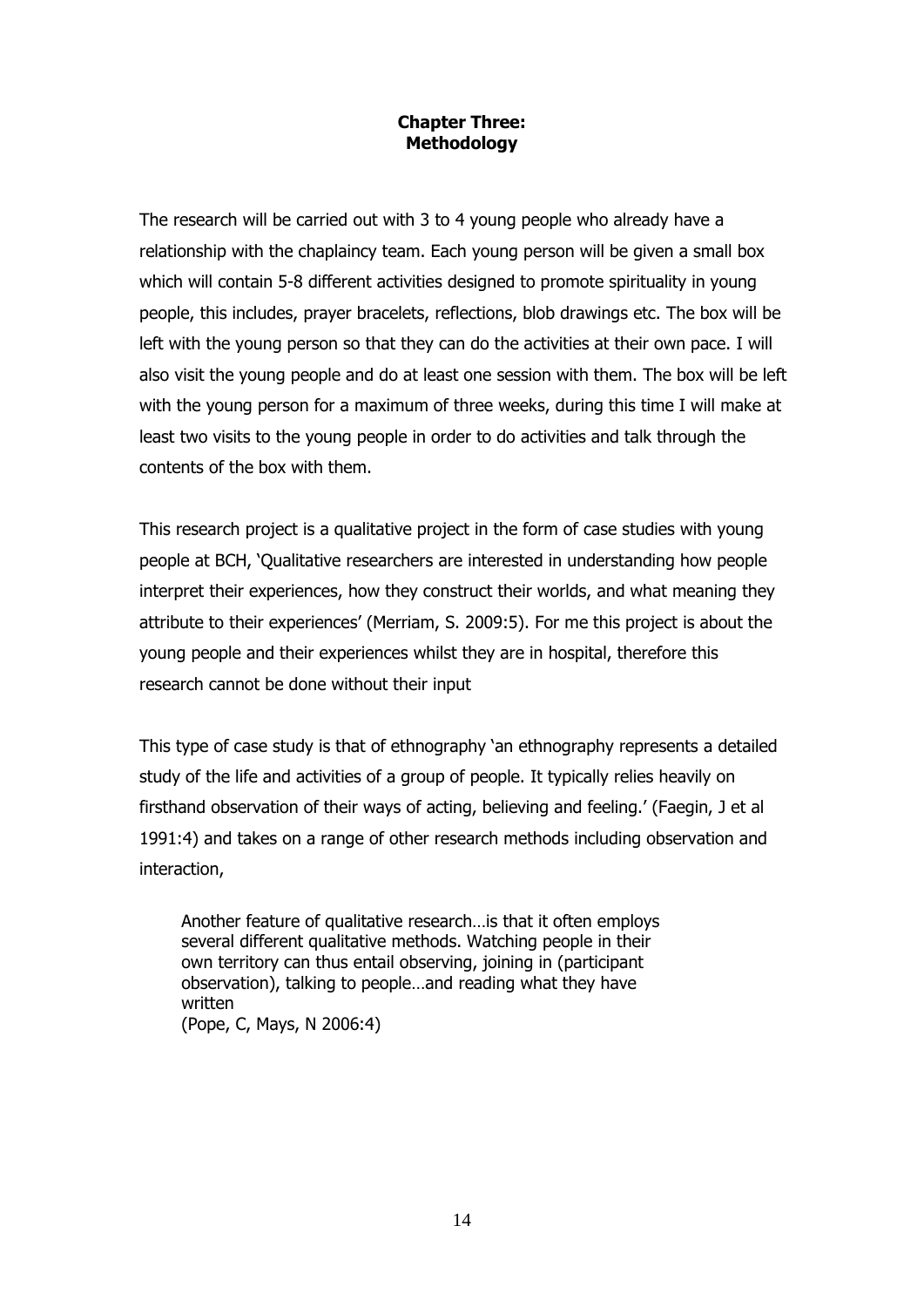My pilot study was based on a similar idea, however, instead of using a 'scrapbox' young people were asked to draw, paint or write about things that were important to them, the project was entitled 'about me'. Ideas included things such as

friends, family, religion, holidays etc. This evolved into the idea of using a box, this would mean that the young people were not restricted in how they chose to express themselves. They could do this in a range of ways including using playdough or plasticine, music cds, poetry, etc is also means that I can add things to the box in order to help the young people focus more on spirituality.

At an early age I was diagnosed with an illness that would eventually result in kidney failure, this meant that I spent a lot of my childhood and teenage years in hospital's and other medical environments. Throughout these experiences I have always turned to the church and to God and through these experiences, can now understand the importance of spirituality in such situations. Because of my experience as a long term patient I must be careful that my own feelings are not projected onto the young people who choose to participate in this work. I have a good network of people around me who I am able to talk to about issues which may occur, I must therefore be willing to talk to these people at such times.

Using visual research is a common phenomenon. In the 1970s Paulo Freire the brazilian educator asked children to collect photos in order to answer a range of questions (Thomson 2008:26) through experience Freire understood that images could play a key role in helping people to reflect on their own lives. Since this others have used visual research to empower people and to help give them a voice

Since the 1970s…a number of adult educators, visual sociologists and anthropologists have placed visual methods at the heart of their practice in order to illuminate the familiar and release the voice of the previously unheard and allow different stories to be told. (Thomson 2008:26)

the use of art has also been recognised as a good tool for research and for allowing children to speak of their own experiences, '…drawings…sensitively used with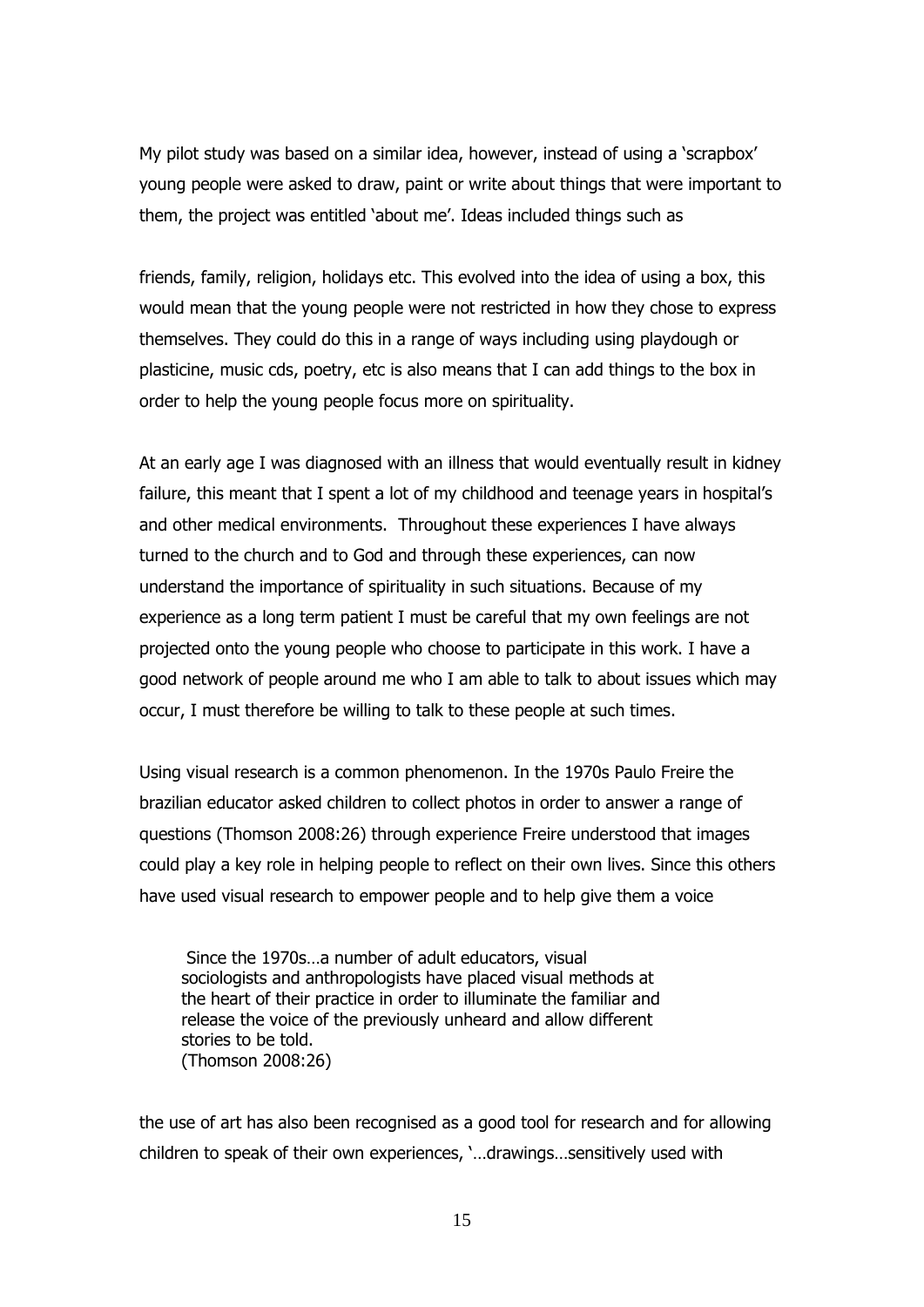children in research, have potential for helping them to narrate aspects of their consciously lived experience as well as uncovering the unrecognized, unacknowledged or 'unsayable' stories that they hold.' (Thomson 2008:37) of course drawing is not the only legitimate form of art based research, other forms might include mapping exercises, photography, role-play and collage (Tisdall, Davis & Gallagher 2009:71)

I believe that art is an inclusive exercise and my reasoning for this is based on the fact that we are creative beings because we are made in God's image, who himself is a creative God. Therefore, my take is that everyone is creative in some way. However, this does not mean that everyone will enjoy one particular form of art, this is the reason why I have chosen to put a number of different things in the box.

It is important that all the research I decide to do with these young people is ethical, ethical research is research which is **'**concerned with the need to act with due care and regard towards all those who are involved in our research, and at all stages of the research process' (Heath, S et al 2009:21) this means that my priority will be the welfare, both physical and mental, of the young people who choose to take part in my research. However, I must also make sure that my research has no loose ends and is written well, and with good knowledge; 'Unethical youth research is, by definition, research of dubious value, with question marks hanging over the credibility of its claims to knowledge.' (Heath, S et al 2009:21) As well as ensuring that my research is ethical on these grounds I also wish to carry out my research in compliance to classical medical ethics with things in mind as autonomy, beneficence, non-maleficiance, respect for persons and truthfulness and honesty. These are things that I believe I have covered, with the use of consent forms, giving the young person the choice to take part in the research and with the idea of following up a patient through the research.

One way in which I plan to conduct ethical research is through informed consent. Informed consent simply means that I, as the researcher, will make sure that the young person taking part in the research has all the information that they need about the research and what I will be asking of them; 'A responsibility on the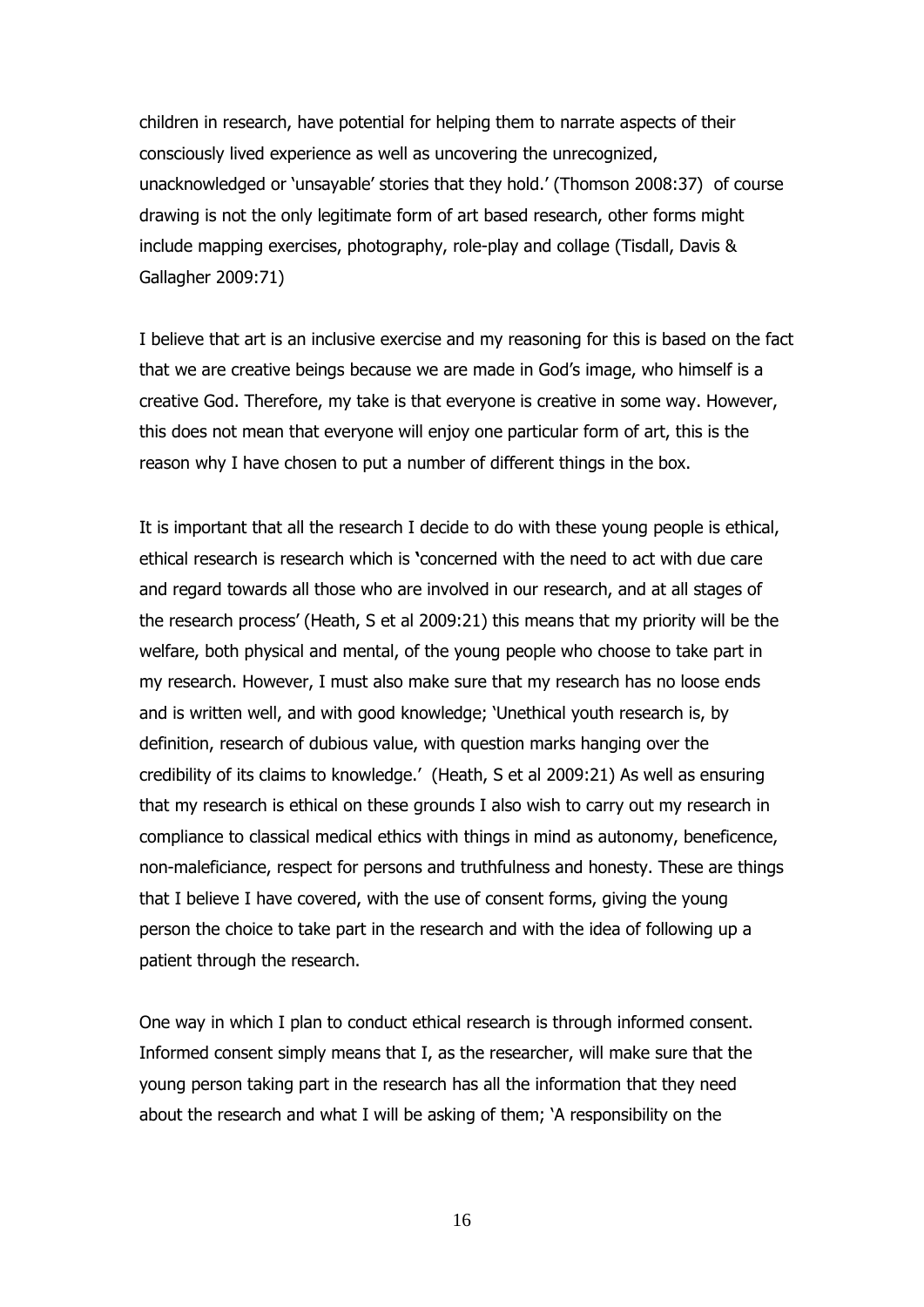sociologist to explain as fully as possible, and in terms meaningful to participants, what the research is about, who is undertaking and financing it, why it is being undertaken and how it is to be disseminated' (BSA 2002:3**)** Because I am working with vulnerable young people I have decided to write out a consent form which I will read to and explain fully to the young person before they commit to the research, I have also decided that alongside the young person's consent I will also gain parental consent. Below are a few other issues that I may need to think about in order that this research is ethically sound:

Working with children is my first and foremost issue, I will need to approach the child/young person in a way that will ensure they are comfortable and happy to cooperate with me to allow me to carry out my research.

I will also need to ensure my research does not encroach on any time that they spend with visitors or receive treatment. This will be approached by communicating effectively with the medical staff.

There is also the possibility that during the time in which I am carrying out my research the young person may be discharged from BCH. I will have to be adaptable in all situations and will make sure that the young person has some one they can give the box to if this does happen.

Analysing the data will involve qualitative analysis, using the art work that the young person has provided. Creative methods of data analysis (Tisdall et al 2009:79) often prove 'more effective for feedback and dissemination than traditional text-based outputs.' They may be easier for children and young people to engage with but it may raise problems when it comes to analysis; 'social researchers have well established techniques for analysing numbers and text, but these are not easily adapted to music, video, drama or dance' (Tisdall et al, 2009:79). I will have to be careful not to draw unrealistic conclusions from work that the young person has not intended. I will also be aware that not all young people will wish to take part in my research, therefore I will approach young people with a cautious approach and will not push anyone into doing this research.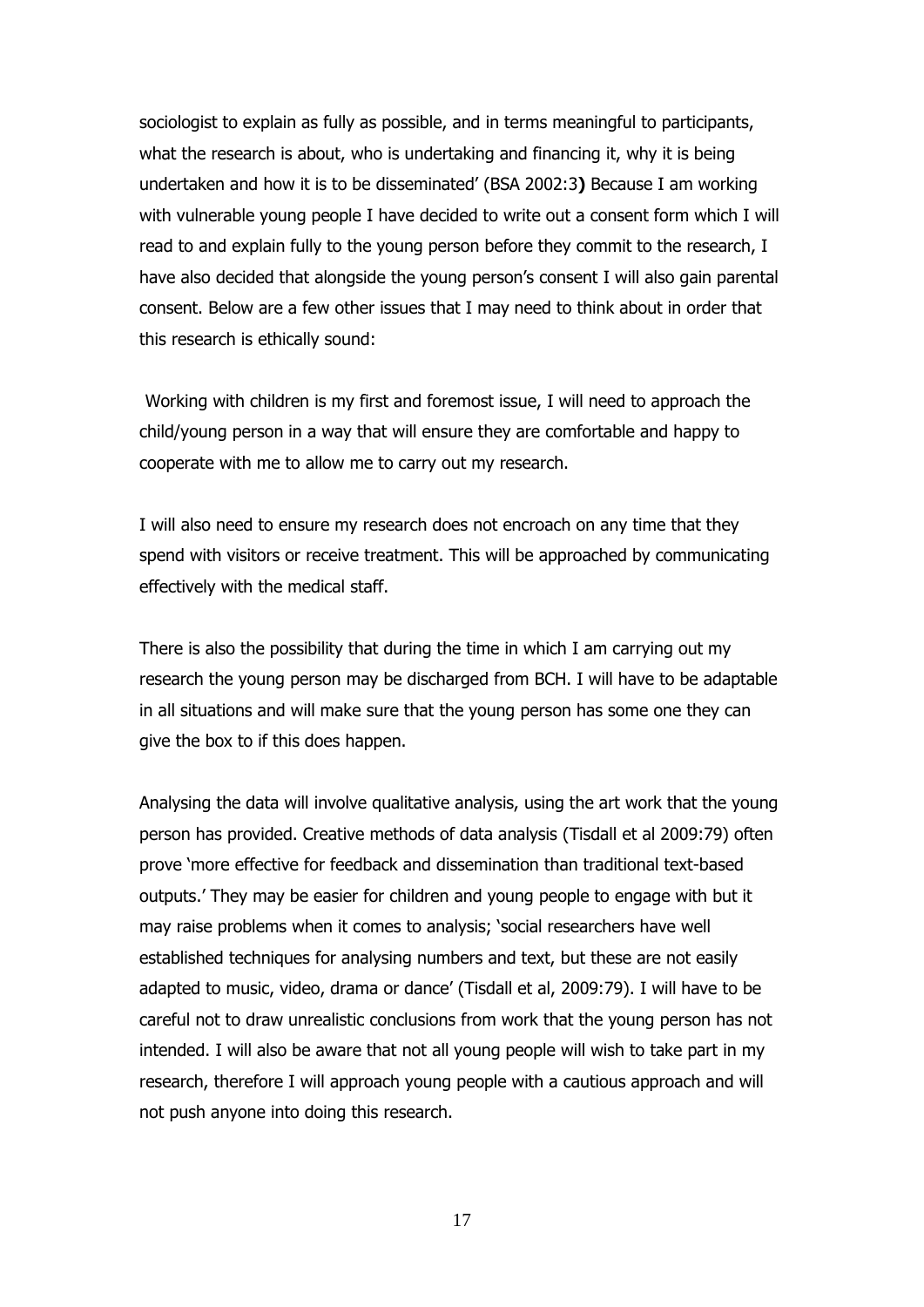From this research I hope to understand how young people perceive spirituality when they are in hospital and how as youth workers we might be able to address spiritual needs more competently and with more intent.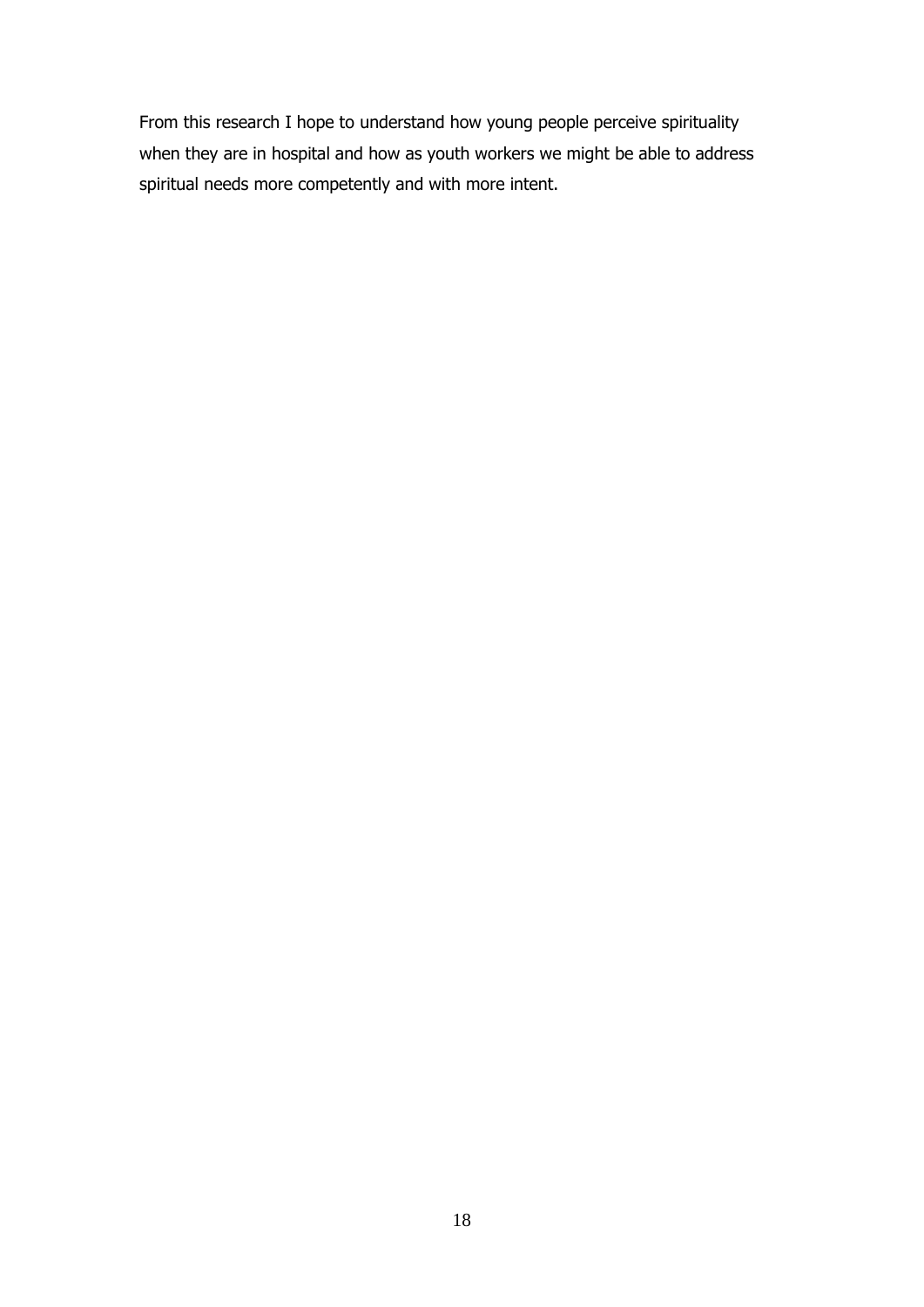#### **Chapter Four: The Research**

#### **\*Names of young people have been changed to protect their identity.**

In this chapter I will look at my research approach, what I did and how it worked. I will also look at the analysis of the data and identify key themes that came out of the research I will then look at depth into these key themes and evaluate the research as a whole.

Young people were approached to take part in the research through referrals from other chaplains. These were young people who the chaplains had already built good relationships with. I initially approached the young people and their families through conversation and then asked if they would be interested in taking part in my research project. The project was communicated to the young people, their involvement with it, what it would entail, confidentiality etc, and the boxes were then left with them to complete in their own time. It was also explained that I would come and do some activities with them as well. In total six young people took part in the research. All completed at least one activity, either with or without help from myself, however only one young person managed to do any follow up activity.

Because the young people were mostly referred through the rest of the chaplaincy team this meant that most of the young people approached were from a Christian back ground. There was however a number of young people who I made contact with through some of the wards that I work regularly on. There was one young person in particular whom I was able to approach through the work that I do on ward 7. She was a 12 year old who was in hospital waiting to be transferred to a mental health unit, this meant that she was not feeling particularly ill but that her situation had got too bad to be at home and so the safest place for her to be was in the hospital until a place at the mental health unit became available. She was of course told that I worked with the chaplaincy team and that my research was based around spirituality, I also explained to her that I believe that everyone is spiritual regardless of background as well as the fact that she did not have to take part if she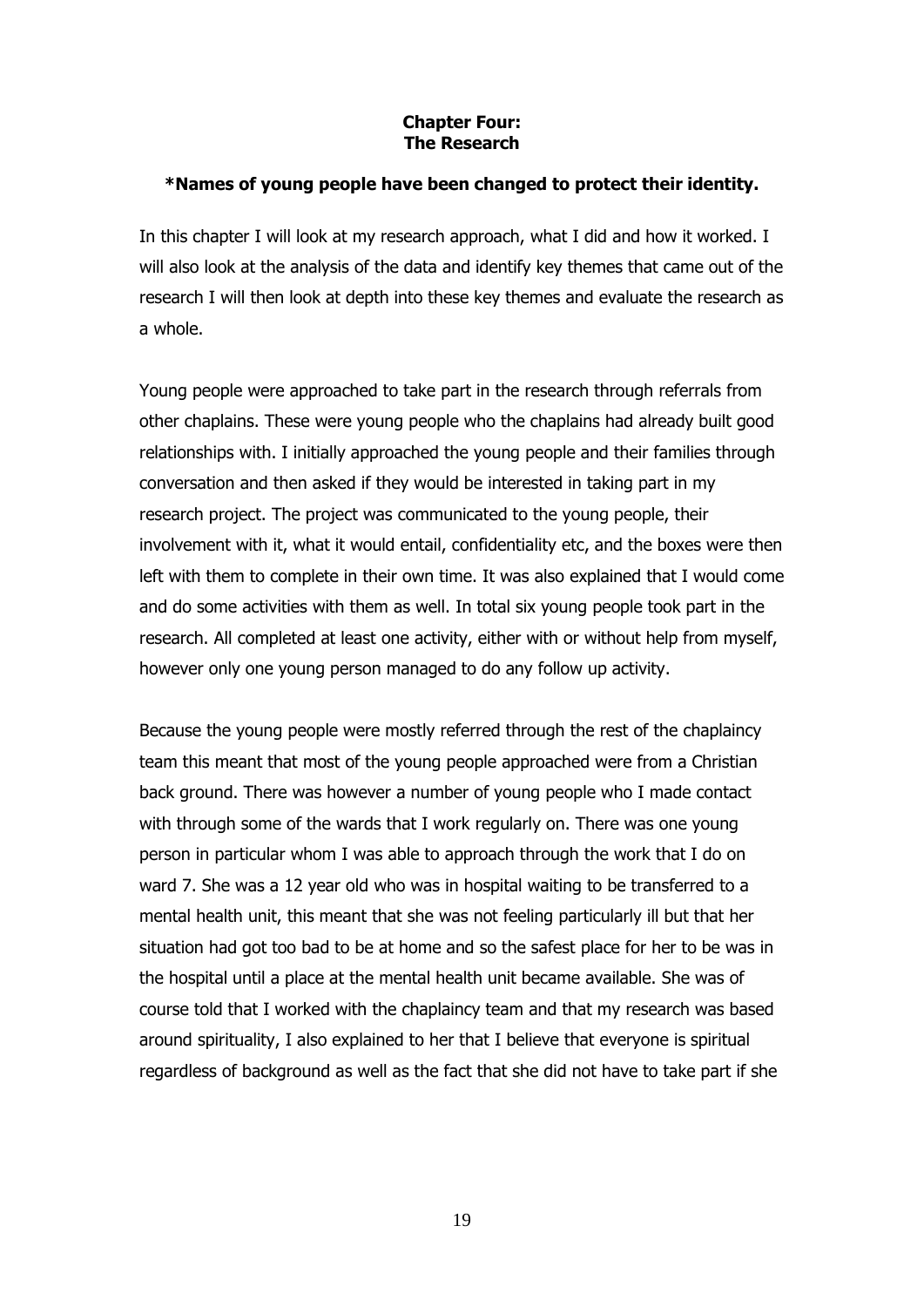didn't wish to. The Muslim chaplain in our team also took one of my boxes to do with a Muslim family, this was so that I not all of my research would be done with young people who were Christians.

The boxes were designed so that they could be left with the young people and completed in their own time. In the boxes were:

- Prayer beads
- A Labyrinth
- Blob feelings
- The poem footprints
- A stretchy man

Throughout my time at BCH I have had the opportunity to meet families on the oncology and teenage cancer trust (TCT) units. It was on the oncology unit that I first became aware of 'beads of courage'. These are beads given to young people and the families of young people receiving treatment for cancer. The beads are designed to provide additional treatment as well as to offer support for children and young people undergoing serious illness and treatments. Beads of courage have been recognised to have major benefits such as decreasing illness-related distress, increasing the use of positive coping strategies, helping children to find meaning in illness and restoring a sense of self in children coping with serious illness (2012 Be Child Cancer Aware) Each bead represents a different milestone in a child's or young persons treatment, for example, each time a young person finishes a programme of chemotherapy the young person is given a bead to represent that stage of their treatment. These make it easier to explain and understand treatment and have a sense of achievement when that stage of their treatment has finished. It was these beads that gave me the inspiration for developing some beads of my own. On the programme children are given beads at each step of their treatment, beads mark different events in their treatment and are different colours and textures depending on what the child has been through that day. The beads that I developed were different colours which related to feelings, the young people were then asked to make bracelets in relation to how they were feeling.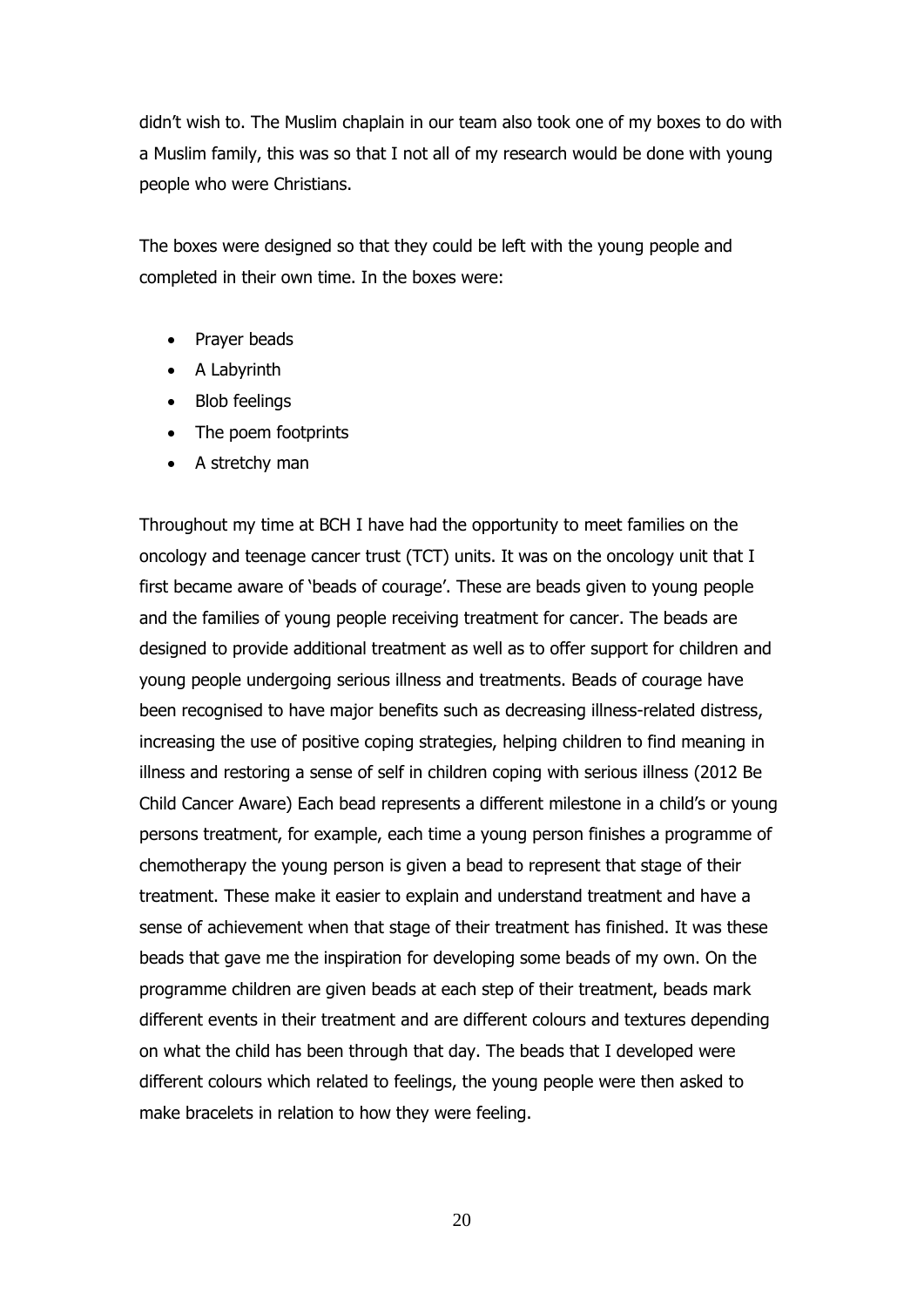The blob series (Pip Wilson & Ian Long) are carton pictures of different scenarios, they help young people and children to identify how they are feeling in a certain situation. This was explained to the young people and they were asked which blob they most related to and why. This was followed with some discussion both about their feelings and the ward they were in and people they were with. The labyrinth and the footprints poem were printed on postcards so that the young people could write anything they wanted on the back, including prayers or thoughts.

The initial approach worked well but at times was a little tricky especially with those families that I had no previous contact with. There were also a few times when the young person was feeling particularly ill, therefore I did not want to disturb them and their families. This was the case a number of times, particularly at the start of the research, however, by becoming a little more pro active I soon found some young people willing to participate in my research.

There was also an issue with some young people about completing the box on their own. With one particular young person this was due to the fact that as a result of serious injury she had three limbs amputated and had little use of her remaining hand, therefore, the idea of having to thread beads by herself was something which she would not be able to manage. In such cases I was able to stay with the young person, to be of assistance or to simply by there talking with them whilst they completed some of the tasks in the box.

Main issues and themes that came out of my research was that of identity, hope and empowerment;

#### **Identity**

Adolescents is a time in life when Identity formation comes into play, when young people are trying to discover who they are for themselves separate from parents and what they might want to achieve in later life. With this in mind I would then ask, does an adolescent receiving treatment as an in patient in hospital have the time and space needed to properly go through the stages of identity formation?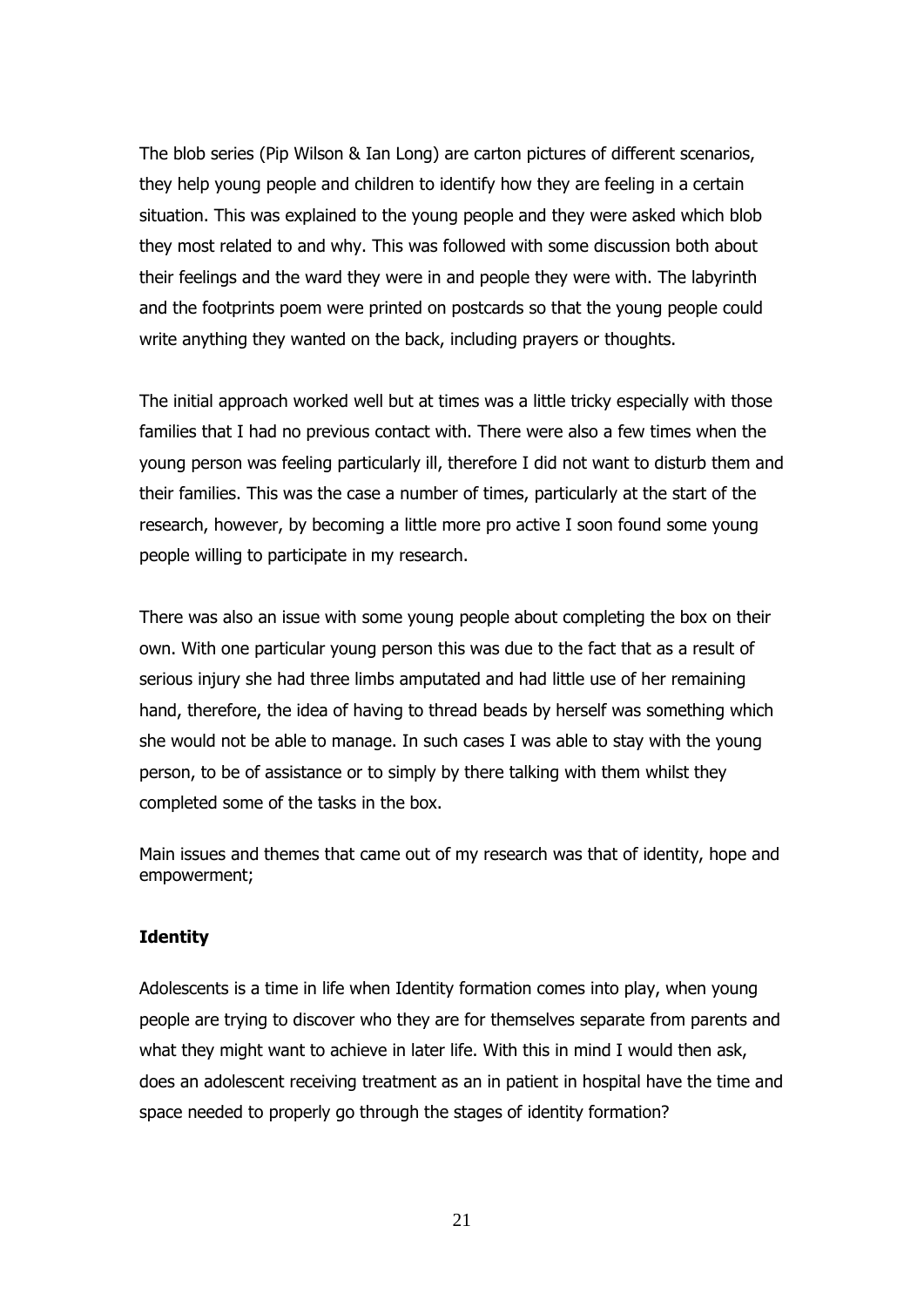I would like to suggest that in an environment geared more towards the care of children, this is actually very hard for an adolescent to accomplish. I fully support the emergence of specialised adolescent units such as those set up by the Teenage Cancer Trust (TCT). These wards are for the treatment of young people from the age of 12-25 suffering with cancer and are geared more towards the lives of those people, for example, meal times are less structured than that of a normal ward, this means that young people can choose what time they wish to wake up and what time they will receive breakfast, as well as some other vital things that would also help with empowerment issues. The aim of the TCT is to: 'ensure that every young person with cancer and their family receive the best possible care and professional support throughout their cancer journey' (TCT website). They do this, not only through these specialised units but with the help of specialist teenage cancer doctors, specialist nurses, youth workers and play therapists. It also becomes an environment where young people going through the same issues can support one another and build ongoing positive relationships. For me I can see a need for these types of units not only for those in treatment of cancer but for all other aspects of health care too, they support the need for empowerment, identity formation as well as maturity and the young person beginning to take control of their own treatment. I do however understand that NHS funding is at a minimum at the moment and that unfortunately these types of services for young people are not always possible.

Furthermore, adolescents is a stage where young people are discovering their identity separate from their parents. However, when a young person is diagnosed with an illness all the family want to do is to be there to comfort that young person, and whilst at first the young person may want and indeed need this, as treatment progresses the young person may feel that they want some time separate from their families, as well as families needing time separate from their child. This is indeed a healthy thing to do, especially while we are looking at identity formation but this can also be hard to communicate to one another, 'Adolescent identity formation requires an individuation process in which one differentiates self from parent without becoming totally disconnected from the family of origin' (Grotevant & Cooper 1985) sometimes another may be needed to help the young person express their wishes to family, weather this be about having more space and freedom or their agreement to medical consent. I believe that these people can and should also be the ones to help and actively encourage identity formation in young people.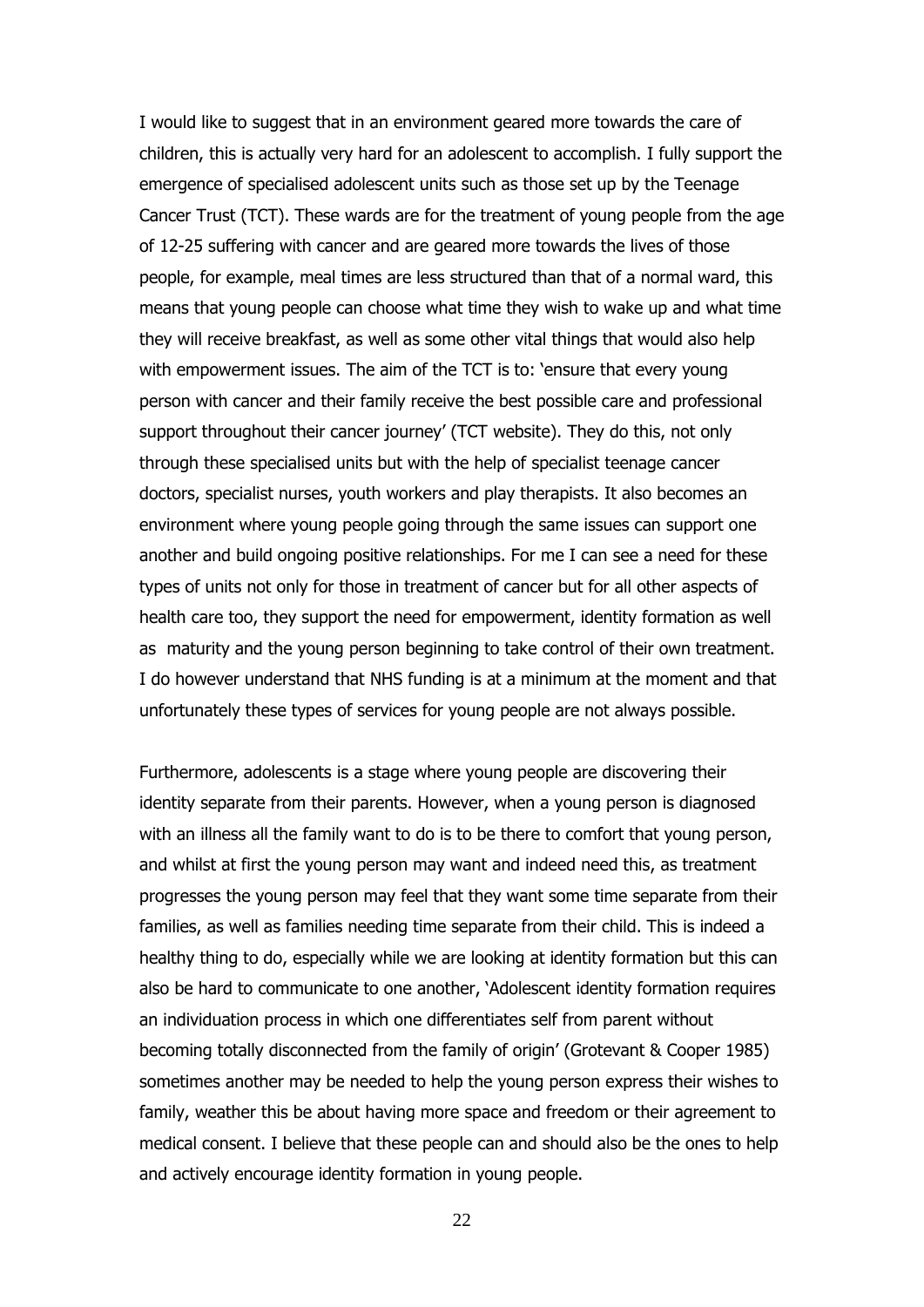I believe that to discover who you are, and all that you can be whilst in a hospital setting can be somewhat difficult. On a daily basis I meet young people who have to deal with the now very real issue of death whilst trying to form identities about who they are. In some instances a new identity is formed. I think identity is an important issue in health care and the work that we provide. I also think that we should be helping young people to develop their identity in a way that is relevant to them, and this might be different to each individual. I also feel that it is important to be reminded that whilst these young people are extremely ill they are first and foremost young people experiencing the normal in the abnormal.

#### **Hope**

Hope was something that I found to be prevalent among the majority of young people researched.

I believe that to have hope in such tough situations is something that is beneficial both to the young people and their families. I believe that hope gives young people a goal to obtain, something to aspire to and an improved future. I also believe that hope aids in the recovery process, this is something that Cressey & Winbolt-Lewis would agree with: 'without some hope in someone or something, the patient looses the will to live and may quickly fall into a state of melancholy and misery when the desire for life and living diminishes' (2000:170) I also believe that hope comes with a element of risk and vulnerability. I particularly like the definition given by Edmund et al: 'Hope is the belief, in the face of obstacles, that what we desire will be ours although we realize there is danger that our desire will not be fulfilled' (Edmund, D et al 1996:56-57) for me this definition does not look past the risk factor that hope so clearly carries. Instead it embraces that risk and gives it the attention needed. I also understand hope to be something that is found and accessed at times where there seems no or little hope, at times of suffering, adversity and misfortune (Daly et al 1999). I understand hope to be an emotion engaged with by many at times or trial and think that the majority of people would agree with me however I also understand that to see hope as an emotion is something that has been and still is disputed by some.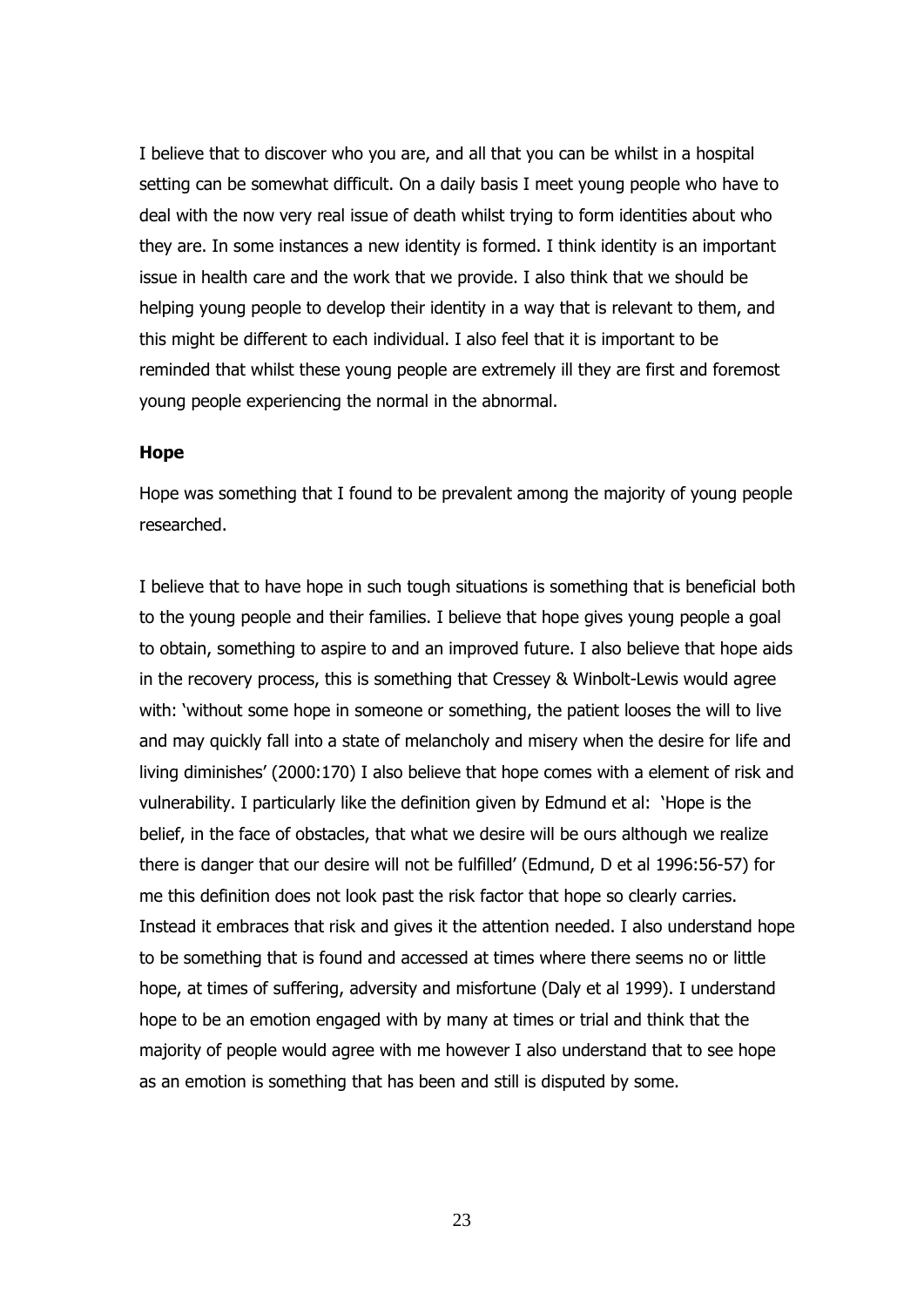#### **Hope as an Emotion.**

In my research I have used prayer beads to identify emotions, however, to identify hope as an emotion is something that has been disputed throughout history. In medieval times hope was recognised as a fundamental emotion (Averill et al 1990) and something which Philosopher Ernst Bloch (1986) thought could be learned. I am not sure if hope is learned or if hope is innate. I do understand hope to be somewhat contagious, if one person has hope, and is positive and vocal in that hope, than it can encourage others to have that same hope. Hope is often likened to other overwhelming emotions such as love or anger and has many similar characteristics; all are seen as difficult to control, all are seen to alter the behaviour of a person and all are common experiences (Averill et al 1990). However, there are others who would disagree to the above comments those like Solomon (2000) who recognised hope as more of a virtue or reason than emotion.

Upon reflection, I myself wonder if hope is more of a feeling than an emotion. In Thagards book The Brain and the Meaning of Life we read 'Hope can be specific to one goal, as when you hope that you will win the lottery, or it can be more general, a feeling that at least some good things will happen to you', (2010:178) thus suggesting that hope can be seen as both feeling and emotion. In today's society however, I think that hope is more recognised as an emotion rather than a feeling, hope brings joy and happiness and a feeling that maybe things will work out for the better.

Hope is something that is seen through out many faiths, especially that of Christianity.

#### **Hope and Christianity.**

Hope is also a word that is seen a lot in the Christian faith. In the New King James Version of the Bible the word hope is mentioned no less than 129. For Christian's hope is found in the promise of Jesus, in the message that He brings and the hope that is prominently displayed through the resurrection that is celebrated on Easter Sunday.

For a hope that one day we might dwell with God in a place where there is no pain, no hurt, no fear but God's everlasting peace. This is a future hope.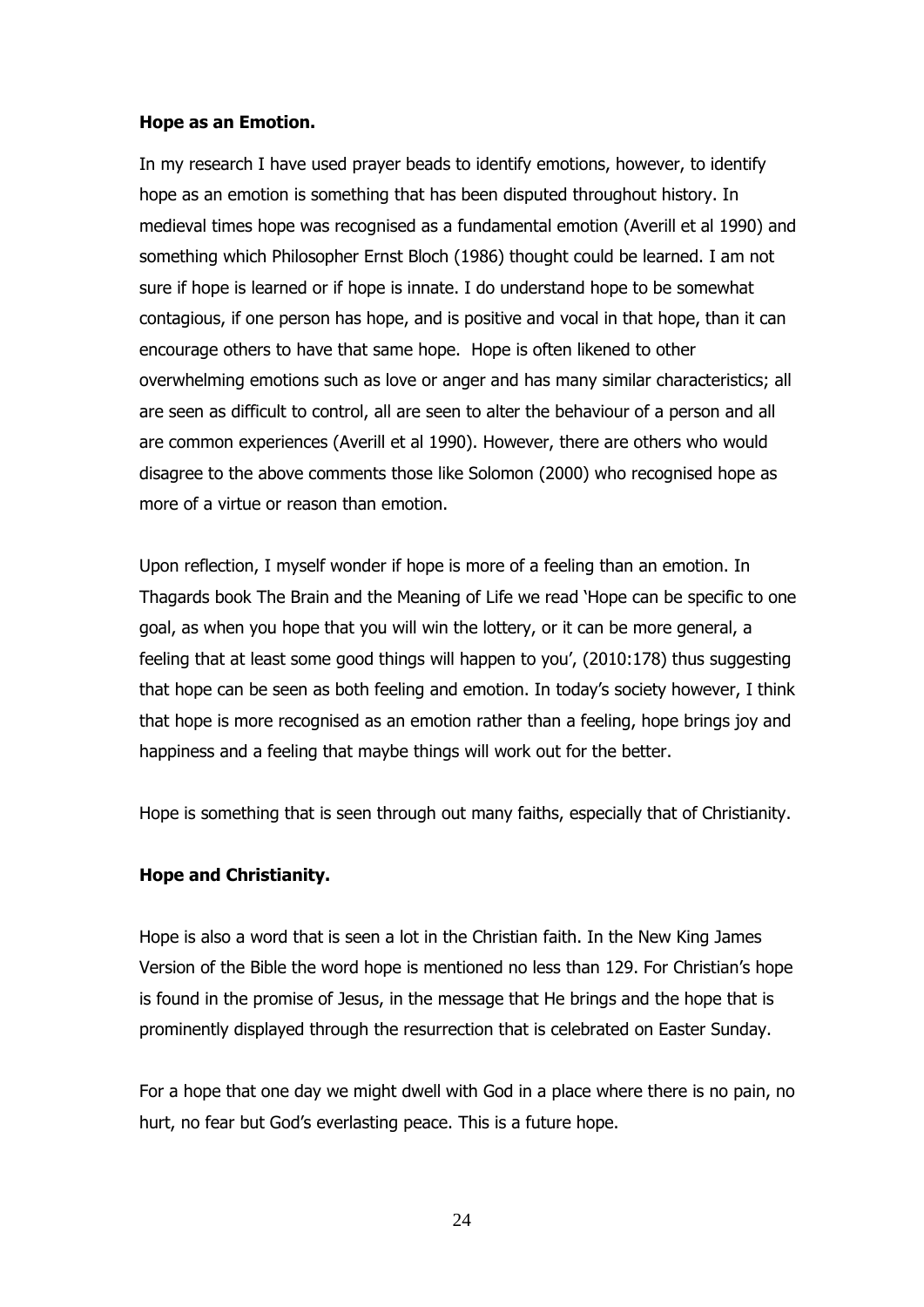Through Psalm 22 we are shown the hope that David has, this also later becomes Christ's hope at His crucifixion. While Psalm 22 starts as a Psalm of pain and lament it ends with a positive note of hopefulness, this is the Psalm that Christ remembers at his crucifixion in Matthew 27:46, as Christ remembers his Fathers faithfulness in his past He then believes that His Father must be present in this moment of agony as well (Friesen 2000:78) and although Jesus cannot feel his presence He nevertheless decides to call out to Him in his moment of pain.

I will leave this reflection with the words of Freisen when he himself tries to give a definition to hope:

Hope is the belief that somehow God is very present in times of pain and will bring us through to a moment of life and resurrection. Hope is the ability to remember how God has been present and loving in the past and trust that it is also true in the present moment and will be true in the future. (2000:79)

I also wish to look at hope and faith, the contrast between them and what makes them different from each other. In 1 Corinthians 13:13 we read 'And now these three remain: faith, hope and love' this to me implies that faith and hope are different things, and if this is so, how are they different?

I understand faith to be something of which is certain, whereas hope to be something which is not necessarily certain, but certainly possible to obtain. From a Christian perspective then hope is the expectation of the things which faith has believed to have been truly promised by God. Hope awaits those things to come to fruition, it is an expectant hope, not a faint hope but one which is certain; 'faith believes that eternal life has been given to us, hope anticipates that it will some time be revealed; faith is the foundation upon which hope rests, hope nourishes and sustains faith' (Moltmann 1965:6)

#### **Empowerment**

This issue of empowerment is something that Pridmore & Pridmore discovered in their research involving the promotion of spiritual development in sick children they discovered that empowerment was important for children and young people in hospital in promoting their spiritual development and rights (2004:21-38)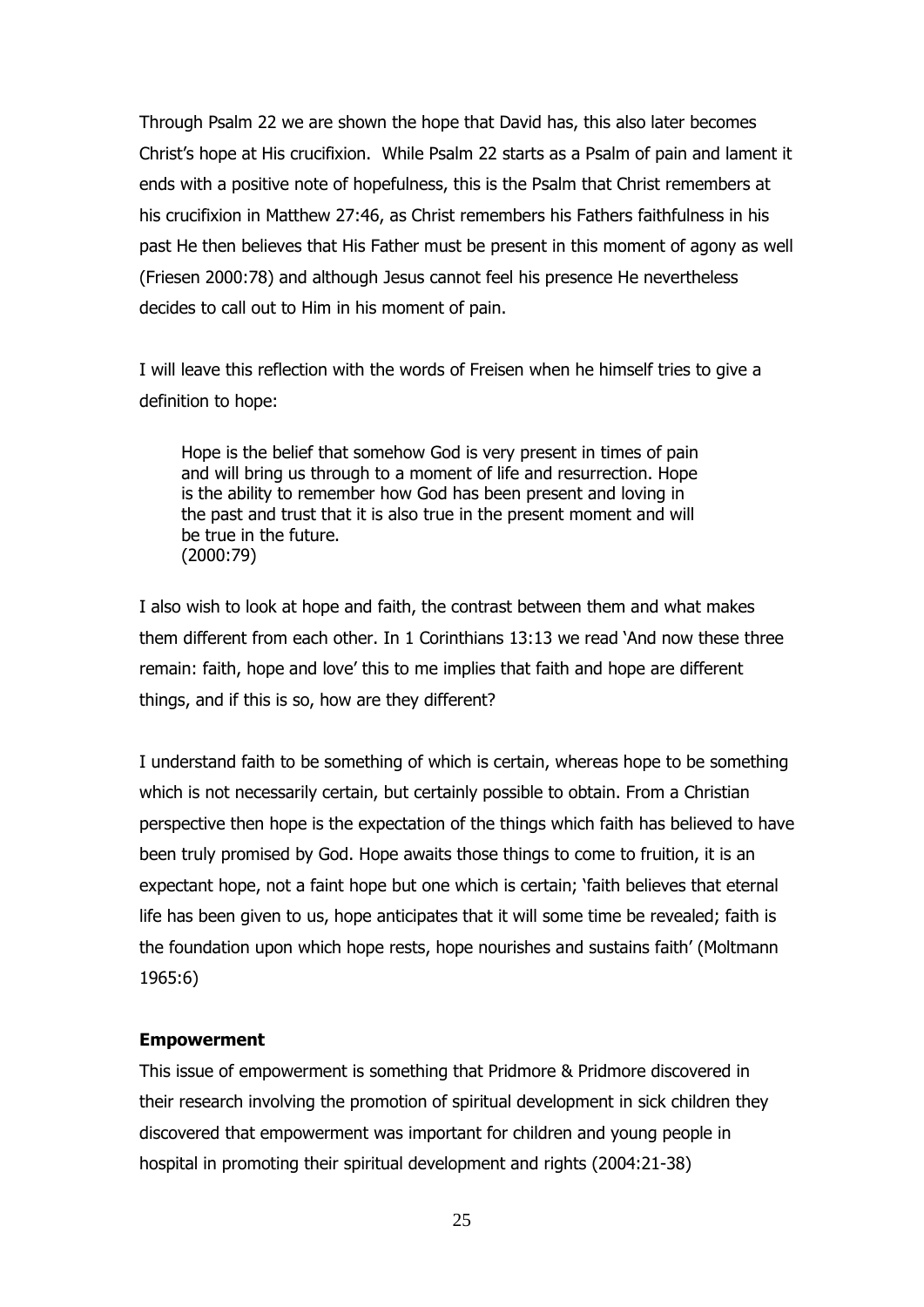As a youth worker I have learned from my first year at university that youth work is all about empowering young people. This is something that I have kept close to me through out my youth work and something that I hope I promote in all that I do. When I moved from a church setting to a hospital setting however I soon became aware of the lack of independence that young people in hospital seem to have and wonder how this impacts on their life and their general well being. It was through this research that I have experienced some very different attitudes to the words 'empowerment' and 'independence'. In conversation with one young person taking part in the research she actually laughed at the word independence stating 'nah you don't get that in here, yesterday a nurse came in and took my socks off for me!' whilst in a separate conversation with another young person she stated that she was beginning to feel more independent as 'I can do more for myself now'. It is important that we reflect on the two different scenarios that the young people were in.

The first young person Rachel\* was on a unit that was supposedly meant to be for young people from the ages of 12 -16. In reality this is not always the case and children much younger than 11 are often on this ward. Rachel had her own room on the ward and her mum was staying with her.

The second young person \*Laura was on the Teenage Cancer Trust unit. This meant that the unit was for young people of 12-25 years who had been diagnosed with cancer. This is often a very quite ward as there are only five bed spaces and two rooms. The nurses and doctors on this ward and trained specifically to look after and care for adolescents of this age. There is also a youth worker present on this ward.

The two girls were in very different situations and their different experiences of empowerment and independence could well be down to this. The nurses, doctors and youth worker on the TCT unit will be aware of the importance of independence to a young person and may well promote this for those young people who are well and able. Where as the staff team on the Rachel's ward may not have had this training and so are therefore unaware of this important aspect of everyday life.

For me the issue of empowerment comes out of what I see as my main mandate to the work that I am doing in the hospital that is John 10:10 'I have come that they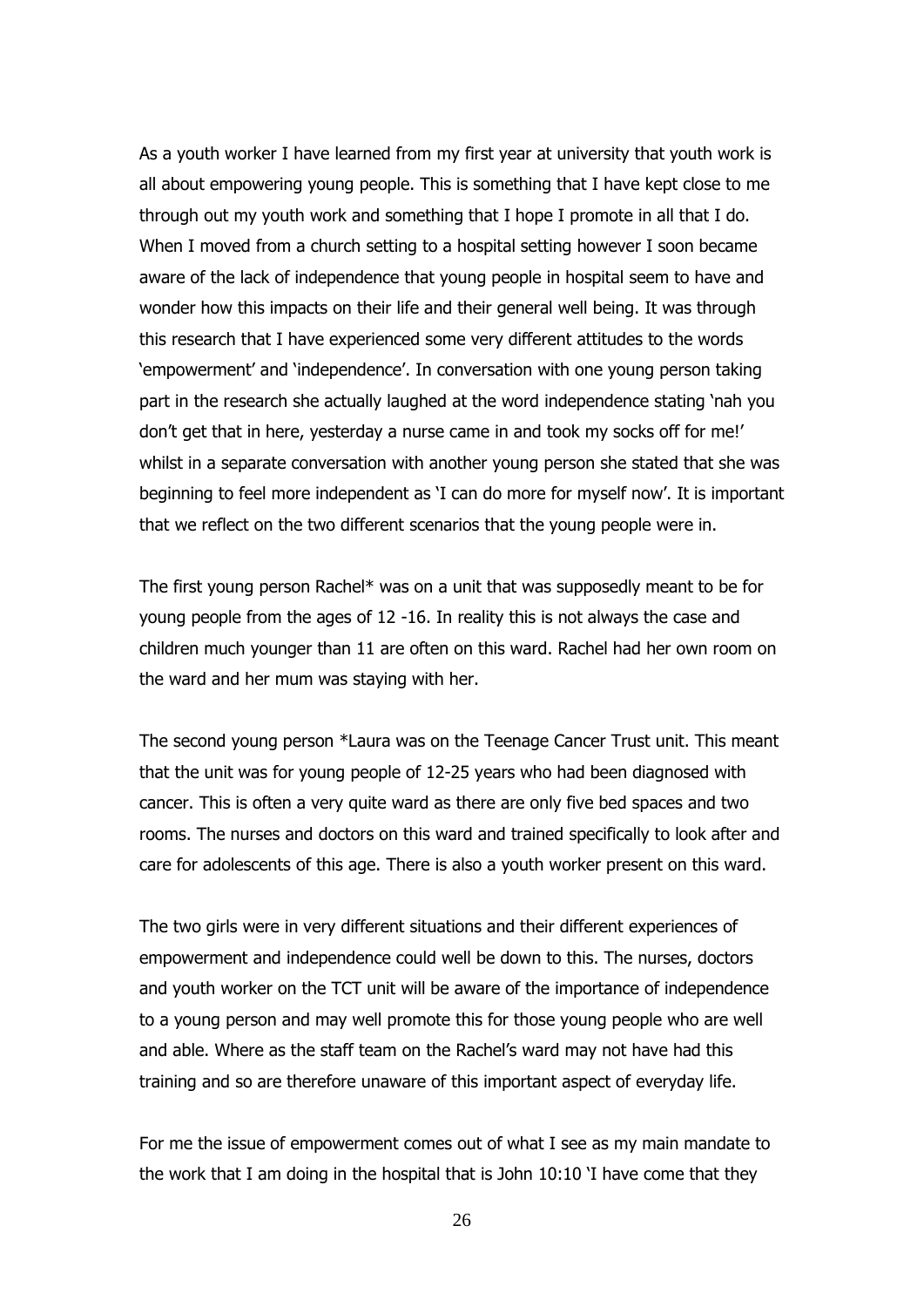might have life in all it's fullness.' I can fully appreciate that for these young people life in all its fullness may be somewhat of an alien concept at this stage of their lives but surely then we should be striving to give them that full life in whatever capacity we can. I am passionate about seeing young people take control of their situations, especially those young people receiving medical care. This is largely because of reflexivity, the care that I received when I was younger changed dramatically as I moved from a protected children's hospital environment to that of adult services and I was not ready for this change. I believe that through empowerment and the promotion of independence medical staff and youth workers can work together to make this transition easier for the young people within their care.

This tie's in with the work of Friere who saw empowerment as something that comes with education. Friere sought to empower the poor in Brazil through education to better understand the world around them. I seek to educate the young people at BCH about talking to medical staff about their own care so as to know what is happening to them and their bodies, and to empower them and enable them to carry on with this practice when the young person is moved from a children's hospital to an adult environment.

#### **The Research Approach**

The first part of my research, the giving out of boxes, at first proved somewhat difficult. This was due to the nature of my placement and down to the fact that people are in hospital because they are unwell, this meant that on approaching some young people they often felt unwell and unable to do anything. These was also one occasion on approaching one young person who just seemed very upset and depressed, therefore I did not feel that it would be appropriate to ask this young person to take part in my research at this time.

Once young people were selected to take part in the research the giving out of boxes seemed easy, however, young people often did not want to be left alone with the boxes and would rather that I worked through the boxes with them. This happened on a number of occasions. Also, those young people who were happy to be left with the boxes only completed one of the activities, this was often the beads. No-one completed a prayer card and only one person completed the blob drawings.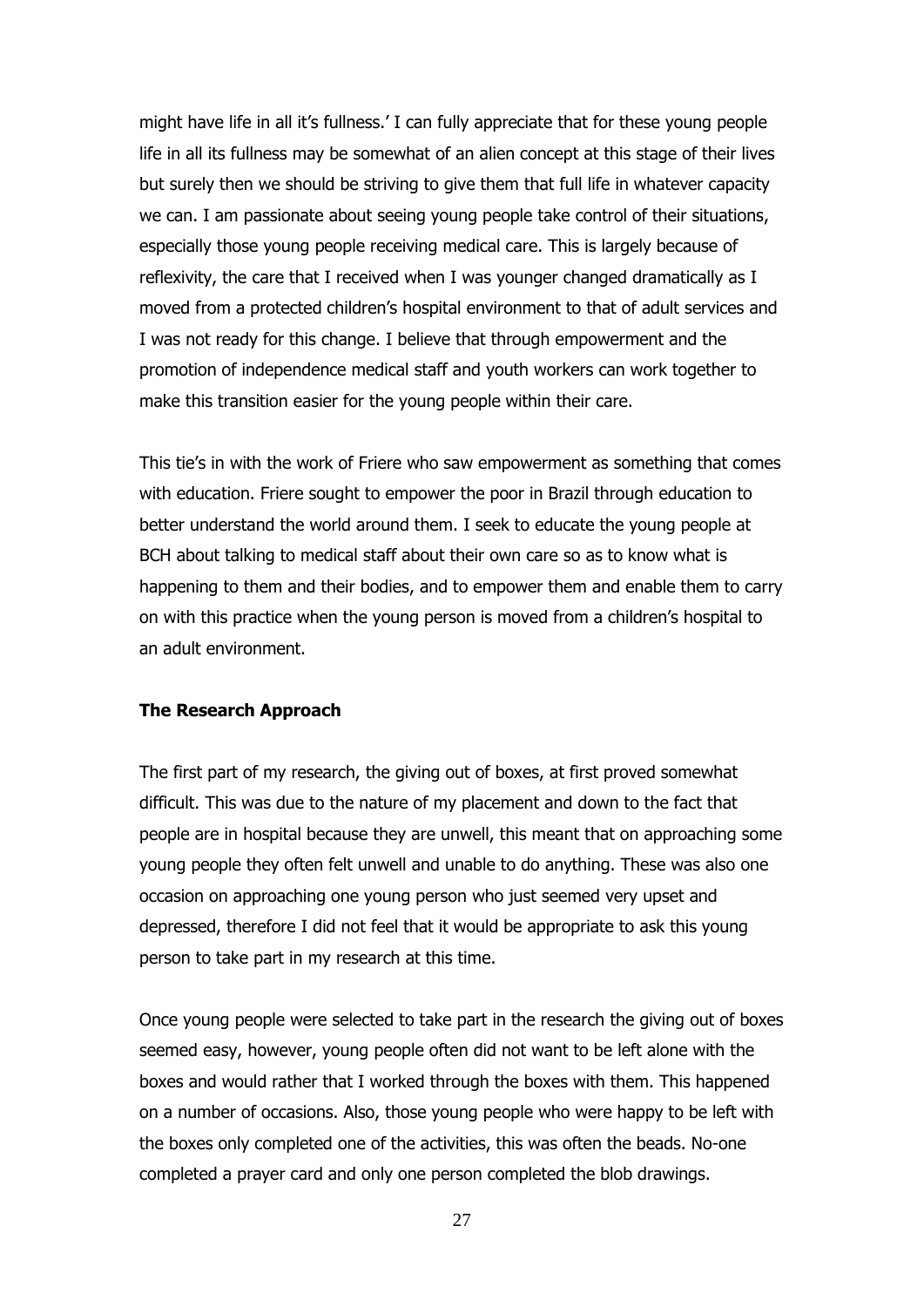I also found that trying to do follow up work with young people was not achievable. This was because young people were often not in the hospital for long enough to be able to do this with and where they were they often had very busy schedules to keep to.

I think carrying out the research would have been more achievable if I had built up good relationships with a few young people before carrying out the research. This at first was my aim, however I soon realised that because the hospital moves at such a fast pace this may not be achievable. I also think that my research would have worked better if I had made more of a thing about asking the young people to put into their boxes things that were important to them, this approach worked well in my pilot study with the youth club and this may have felt more achievable for some people. I also think that I did not leave myself enough time to complete my research.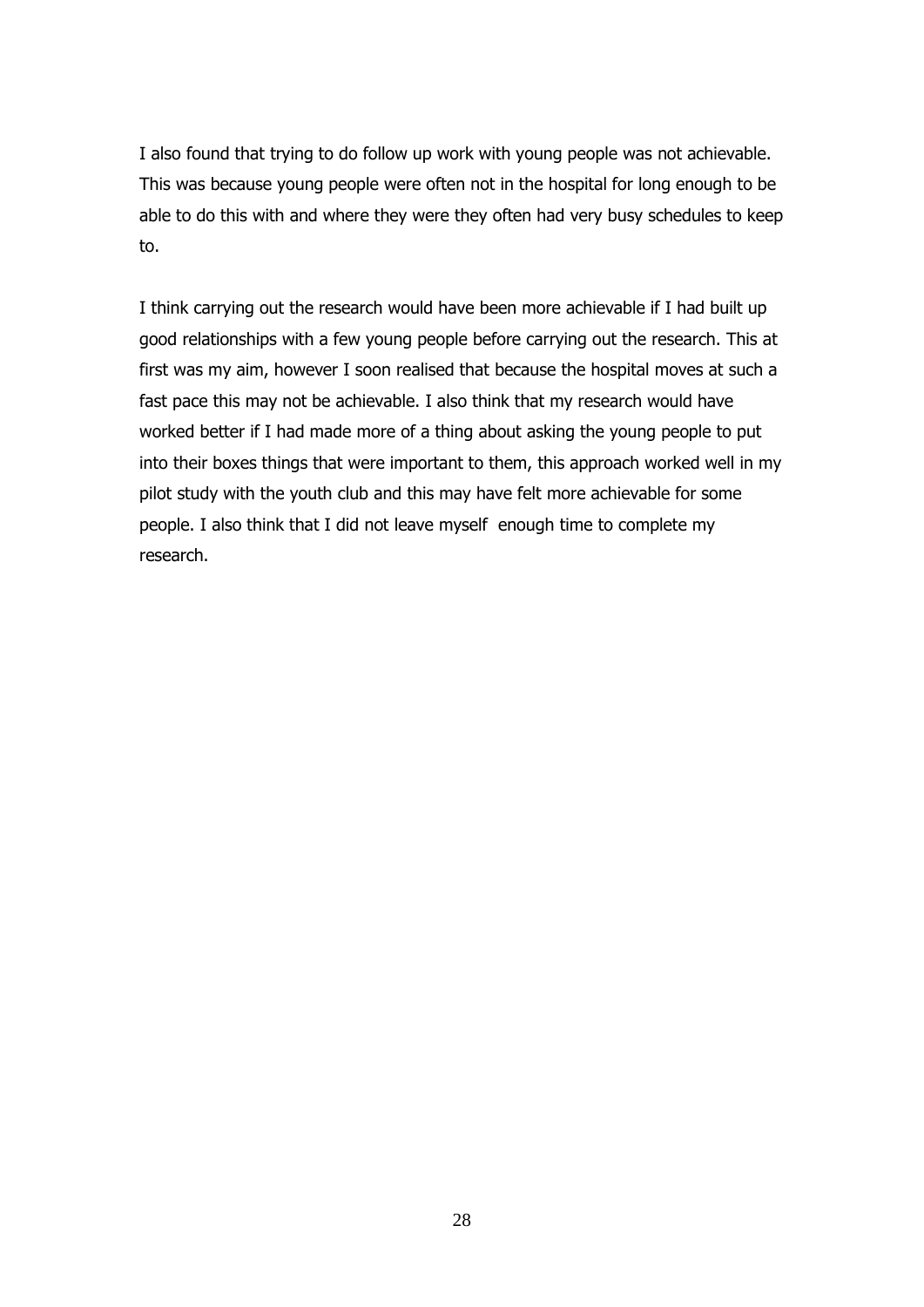#### **Chapter 5: Chaplaincy Tool Kit**

As a result of this research I have put together a 'tool kit' for chaplains based in a hospital setting. These are area's which I believe chaplains should be well accomplished in in order to carry out their vocation at a high level. These are areas which I have found useful myself over the past few weeks while doing this research as well as areas that I have observed in other chaplains over the last few months.

#### **Building Purposeful Relationships**

I am a very relational person and find it easy to talk to young people, families, colleagues and other professionals. Through out this last three years this has been encouraged in me and I fully understand the importance and value of building relationships with young people. I believe that when people have established a relationship with one another it is then when they are more willing to talk openly and honestly about their feelings and experiences. In the book 'Principles and Practice of Informal Education' Wolfe talks about the importance of conversation in order to help people figure out what is going on, how they feel about it and what they are going to do next: 'through conversation we turn around our ideas and experiences with each other…and we thereby also review those ideas and experiences…conversation provides us with one way in which either to revisit our experience or to entertain possibilities of future experiences' (Wolfe 2003) I believe that this is the main task of the chaplain, to build up relationships with families to support them in the difficult times and celebrate them in the happy occasions. This is something that Bull would agree with, in his research findings on The Spiritual Needs of Children with Complex Healthcare Needs in Hospital he found that relationships were of great importance to the sick child (Reynolds & Nash 2011:4) I believe that without these relationships a chaplain would find it very difficult to do their job efficiently. When I first started with the chaplaincy team at BCH I found it difficult visiting patients for 10 minutes at a time and wondered if it was better spending an hour with one family or 10 minutes with 6 families. Throughout my time at BCH I have come to the conclusion that it is better to spend an hour with one family or young person, I believe that to spend more time with an individual families shows that family that you have the time for them and that you care about what matters to them.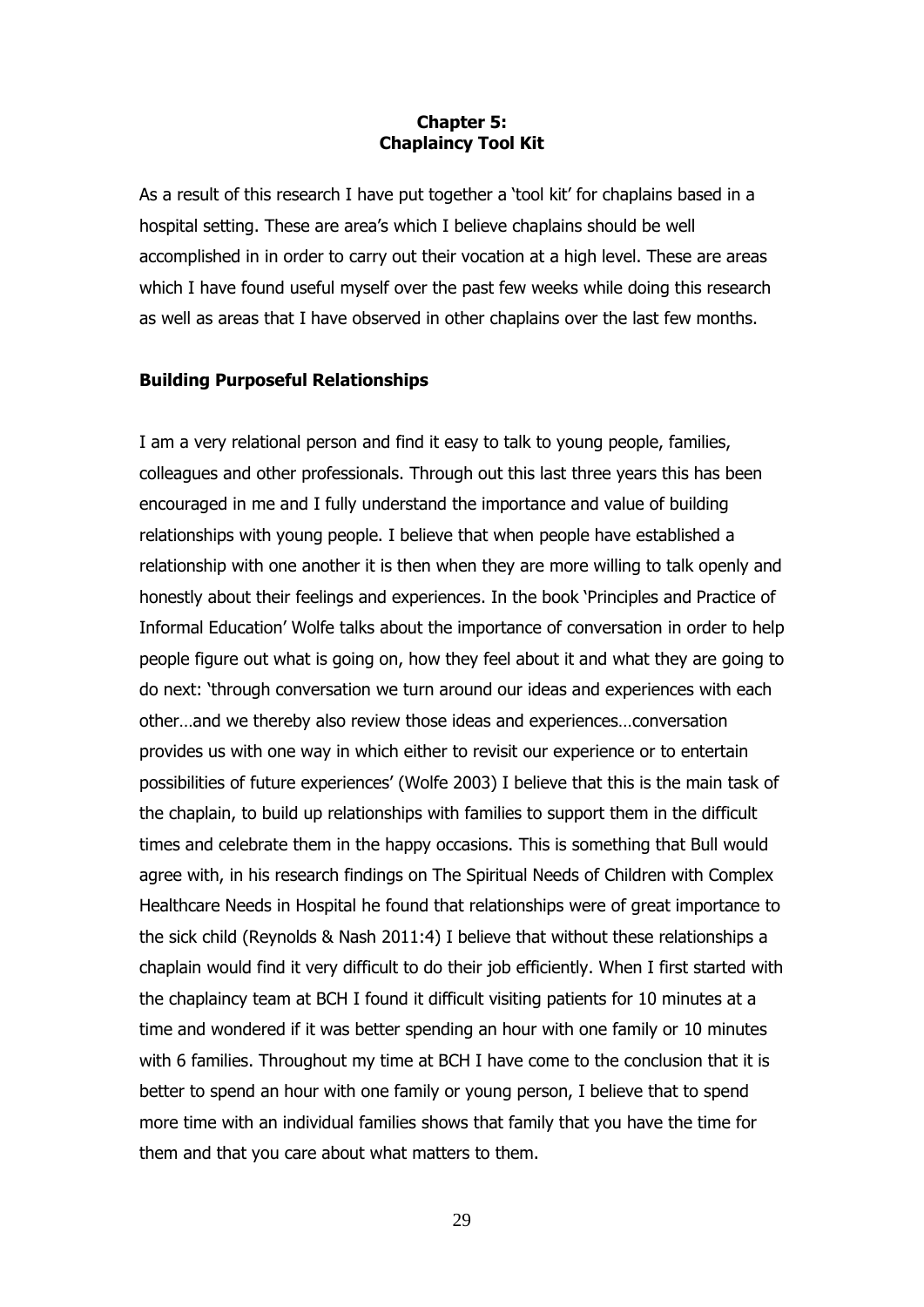#### **Accompaniers**

I believe one of the main jobs of the hospital chaplain is to accompany families through different stages of their child's treatment, whether this is up until the child transitions to an adult environment or for a short while 'The role of a hospital chaplain is the task of accompanying people through times of transition' (newitt 2010:104-105) the hospital chaplain for some families may well be the only person who is consistently involved in their hospital life. Nash identifies this as journeying together (2011:42) this gives it a sense that it is less about the destination and more about the journey that is embarked on, not only by the family but also by the chaplains, doctors and nurses. This shows chaplaincy as an incarnational ministry and often a chaplain's presence in a situation can be as important, if not more, than the conversation that the chaplain offers.

#### **Be prepared to deliver Spiritual Care.**

Whilst I understand that each patient is individual and different from the next I believe that chaplains should always be ready to deliver spiritual care. I believe that to do this well with patients this should come out of relationship with them and their families and should be an ongoing process. In being a chaplain Holmes and Newitt talk about the going into a situation 'empty-handed' (2011:109) whilst I understand the importance of this I also believe that the opportunity to do spiritual care with a child or young person and their family can be often be few therefore I believe that the chaplain should go into a situation where, if needed, a spiritual care activity can be done then and there. I feel that this is something that is done well at BCH, the Chaplains have good knowledge in this area and are particularly creative at doing spiritual activities on the spot. I believe that this could be improved with the help of a spiritual resource box or a pooling together of activity ideas that can be done without or with limited resources. In his book 'Spiritual Care for Children Living in Specialized Settings' Friesen lists seven bulletpoints that he thinks are important aspects of spiritual care, they are:

- o Spiritual care must be intentional.
- o Spiritual care must be integrated.
- o Spiritual care must be inclusive.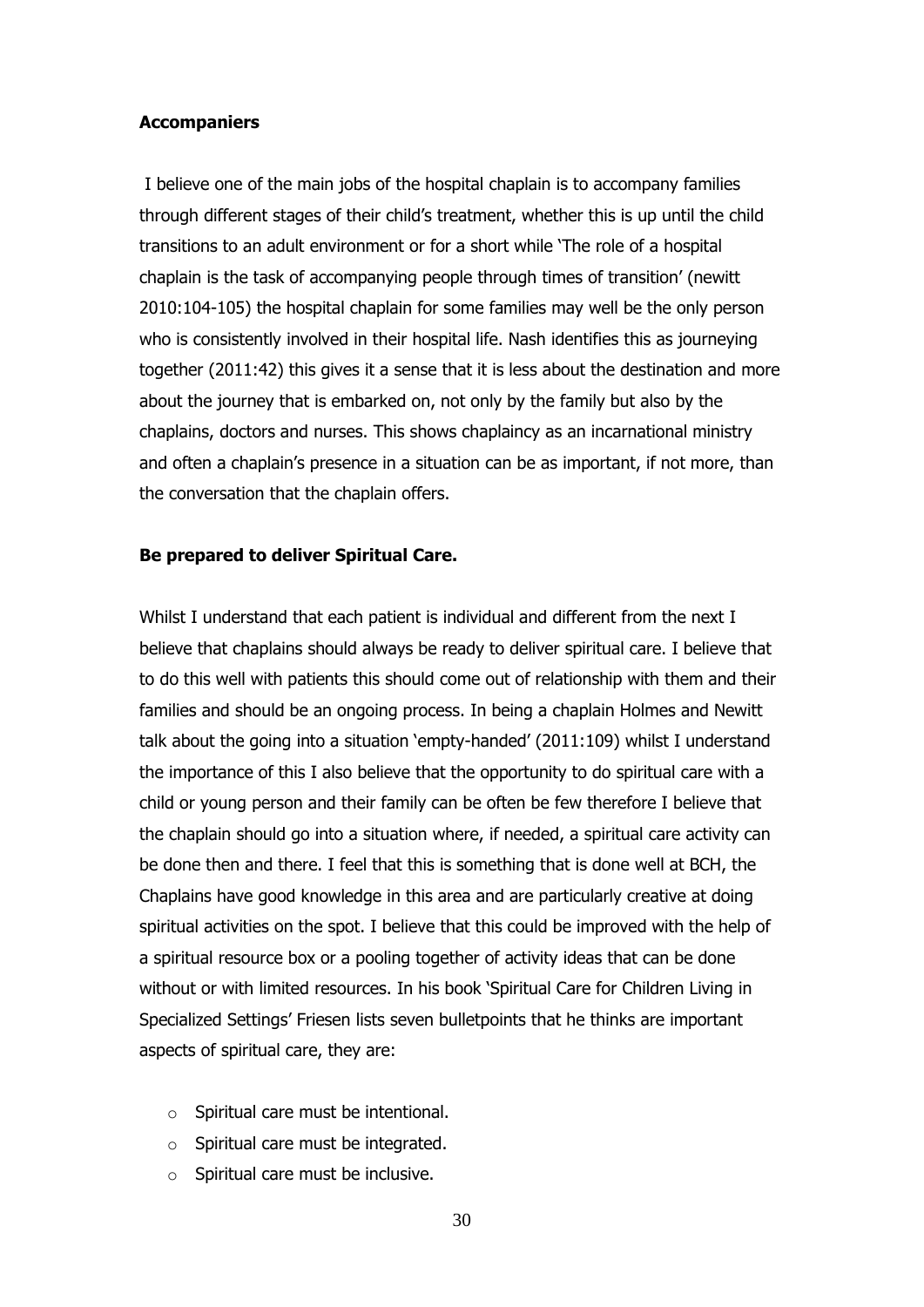- o Spiritual care needs to be pluralistic.
- o Spiritual care needs to be contextual.
- o Spiritual care needs to be relational.
- o Spiritual care needs to be mutual.

I think that Friesen is right in all of these points and think that chaplains should use these when they are thinking about and preparing spiritual activities to do with children, young people and families.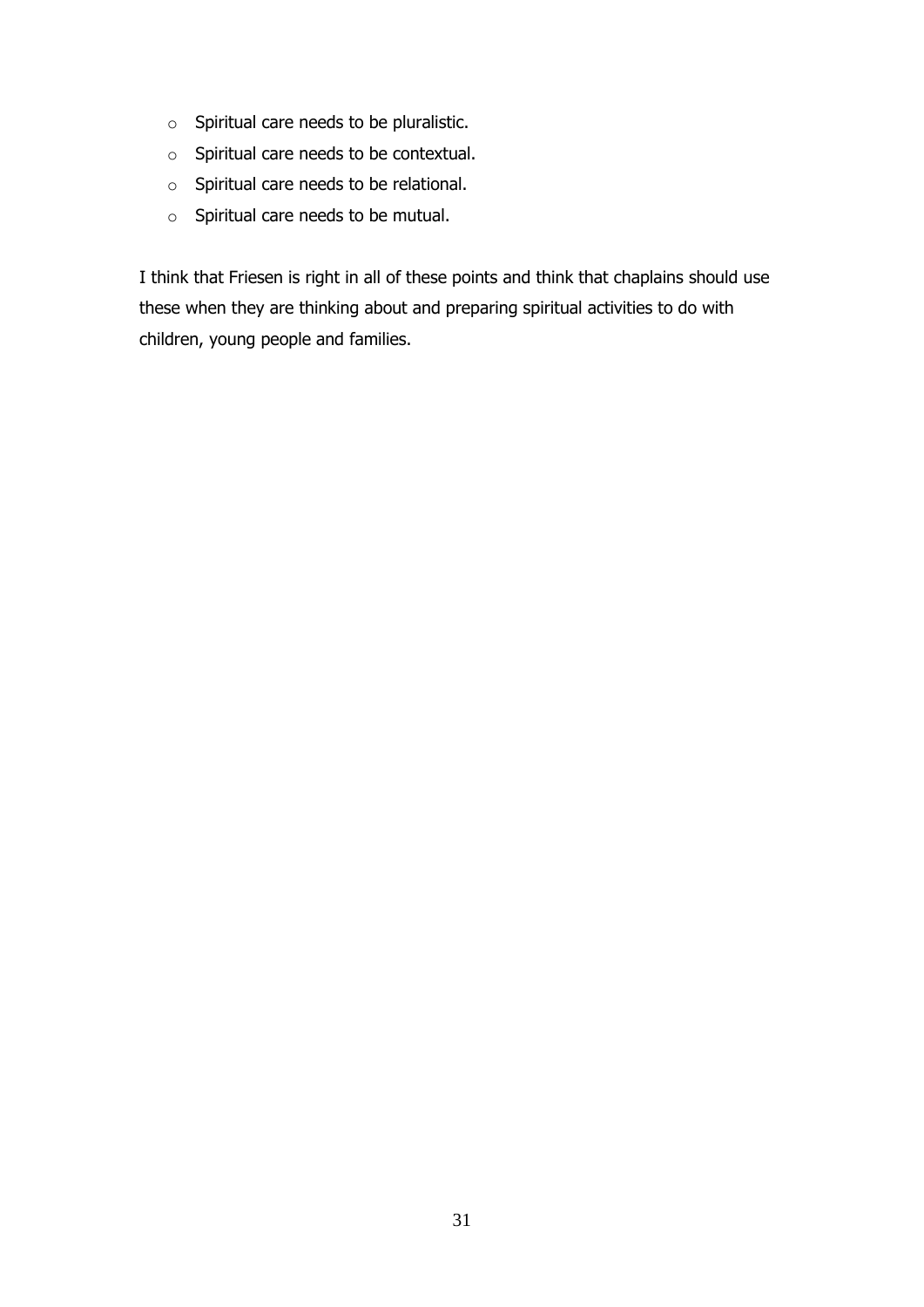#### **Chapter 6: Conclusion**

My desire to write a dissertation around the spiritual needs of sick child came from personal reflexivity, the fact that I have spent a lot of my life in and out of hospitals often receiving no spiritual guidance from the hospital chaplain or the ministry team. It also came out of a want to aid in the spiritual care of sick adolescents but with so little published literature not fully knowing what this might look like. I believe that I have a unique insight into "youth spirituality" and the research that I have carried out not only supports the view that everyone is spiritual but also cements my own thinking in this area.

It has been good for me to be able to define spirituality for myself, in the past I have often found it difficult to put a definition on the word and I now feel vindicated in my view of what spirituality is. I believe I am called to a holistic ministry, that I might show these young people what life in all its fullness could look like; I feel that I am armed with yet another tool in which to do this.

Through this research I have also learned the importance of just being with young people, showing them they are important and that they are cared for. I believe that this dissertation can have a positive influence on this area of research.

Spiritual care is an important element that is much needed in a children's hospital setting and has only recently being taken seriously within the NHS. The introduction of hospital chaplain's and Youth workers more widely is a sure indication that this is being realised. I also maintain that others in the health profession can help towards the spiritual care of their patients. Chaplain's and Youth workers could take this forward by developing training programmes for nurses, doctors and other health professionals who are interested in learning more about what it means to aid in the spiritual care of their patients.

I feel the best way for Chaplain's to interact positively with children, young people and their families and to introduce spirituality is through play and having a resources box on hand that contains a variety of activities is essential. Surprisingly, from my research, the activity that worked the best, proved to be the beads. This is something that can be done easily with young people to encourage questions about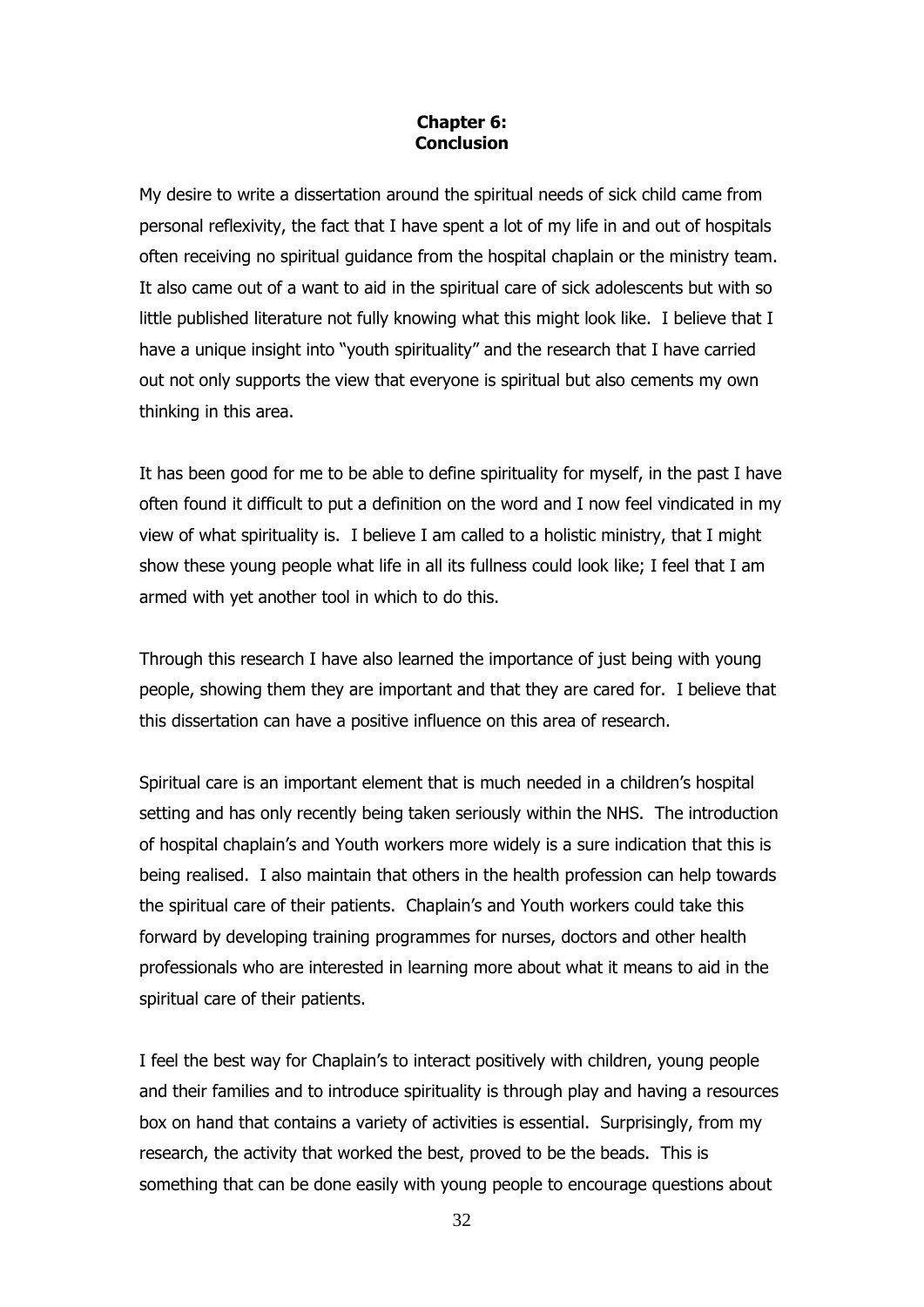how they are feeling, helping to build rapport and trust which could then lead into prayer both alone and maybe later together.

The blobs were a great tool when used in a one-to-one situation and had very positive results. Other activities that might be included could be clay or play dough, art materials, and poetry. All of these materials if used effectively can aid in the spiritual development of young people in hospital.

My research needs more work and further tests are needed but the results so far are encouraging and showed a positive effect on the patients and their families that took part. With a little more work these boxes could be developed as a useful tool in the everyday life of a children's hospital. Throughout my research I found many other ways in which these boxes could be used as a fundamental part of the chapel set up aiding the patients and their relatives. This dissertation has given me a new excitement for youth work and has armed me with another area in which I believe I now have the knowledge to embark on this with others.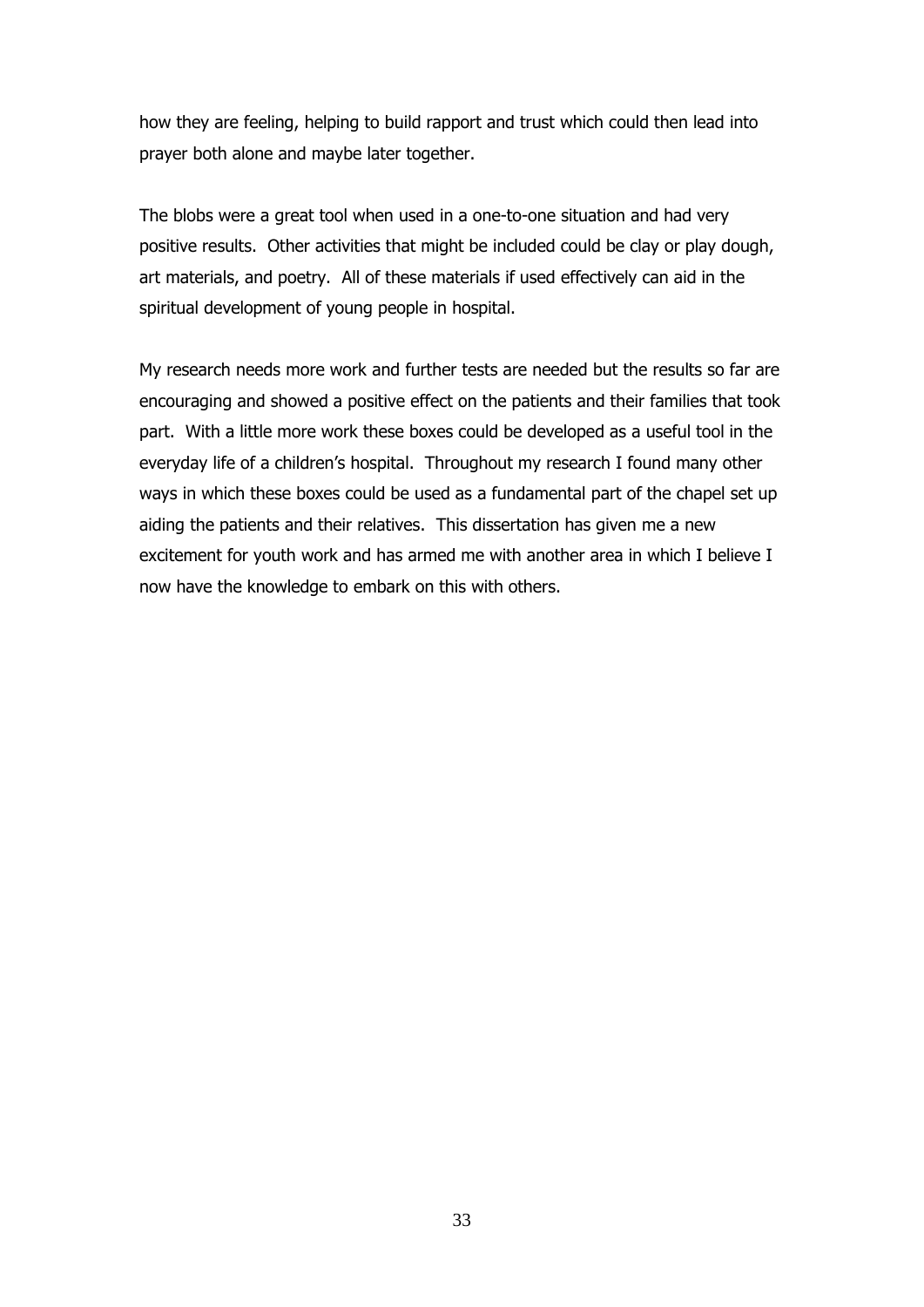#### **Bibliography**

- Averill, J.R., Catlin, G. & Chon, K.K. (1990). Rules of Hope. Springr-Verlag. New York NY.
- Bailey, S in Aldgate, J, Jones, D, Rose, W & Jeffery, C (2006) The Developing world of the Child. Jessica Kingsley Publishers. London, England. Pg 208

Clapton, T (1993) cited in Green, M (2006) A Journey of Discovery Spirituality and Spiritual Development in Youth Work. The National Youth Agency. UK

Cressey, R.W & Winbolt-Lewis, M (2000) The Forgotten Heart of Care: A Model of Spiritual Care in the Natioanl Health Service. Pinderfields and Pontefract Hospitals NHS Trust. England.

Culliford, L (2011) in Cook, C, Powell, A and Sims, A (eds) The Psychology of Spirituality. Jessica Kingsley Publications. London UK

Edmund, D et al (1996) The Christian Virtues in Medical Practice. Georgetown University Press. USA.

Eiser (1993) in Penny Cook (1999) Supporting Sick Children and their Families. Bailliere Tindall. Edinburgh.

Fitchett, G (2002) Assessing Spiritual Needs. First Academic Renewal Press. USA

Feagin, R, Anthony, M, Orum, Gideon Sjoberg (1991) A Case for the Case Study. The University of North Carolina Press. USA.

Friesen, M F (2000) Spiritual care for children living in Specialized settings. The Haworth Pastoral Press. New York, USA.

Grotevant & Cooper (1985) in Swain, A-M et al Identity in Adolescent Survivors of Childhood Cancer http://jpepsy.oxfordjournals.org/content/25/2/105.full last accessed 11/04/12

John Swinton in *Spirtiual Assessment in Healthcare Practice.* ED McSherry, W & Ross, L. M&K Publishing

King, U (2009) The Search for Spirituality. Canterbury Press. UK

Moltmann, J (1965) Theology of Hope. SCM Press. London, England.

Mursell, G (2001) English Spirituality from earliest times to 1700. Society for Promoting Christian Knowledge. London, England.

Myers, B K (1997) Young Children and Spirituality. Routledge. New York and London. Pg 11.